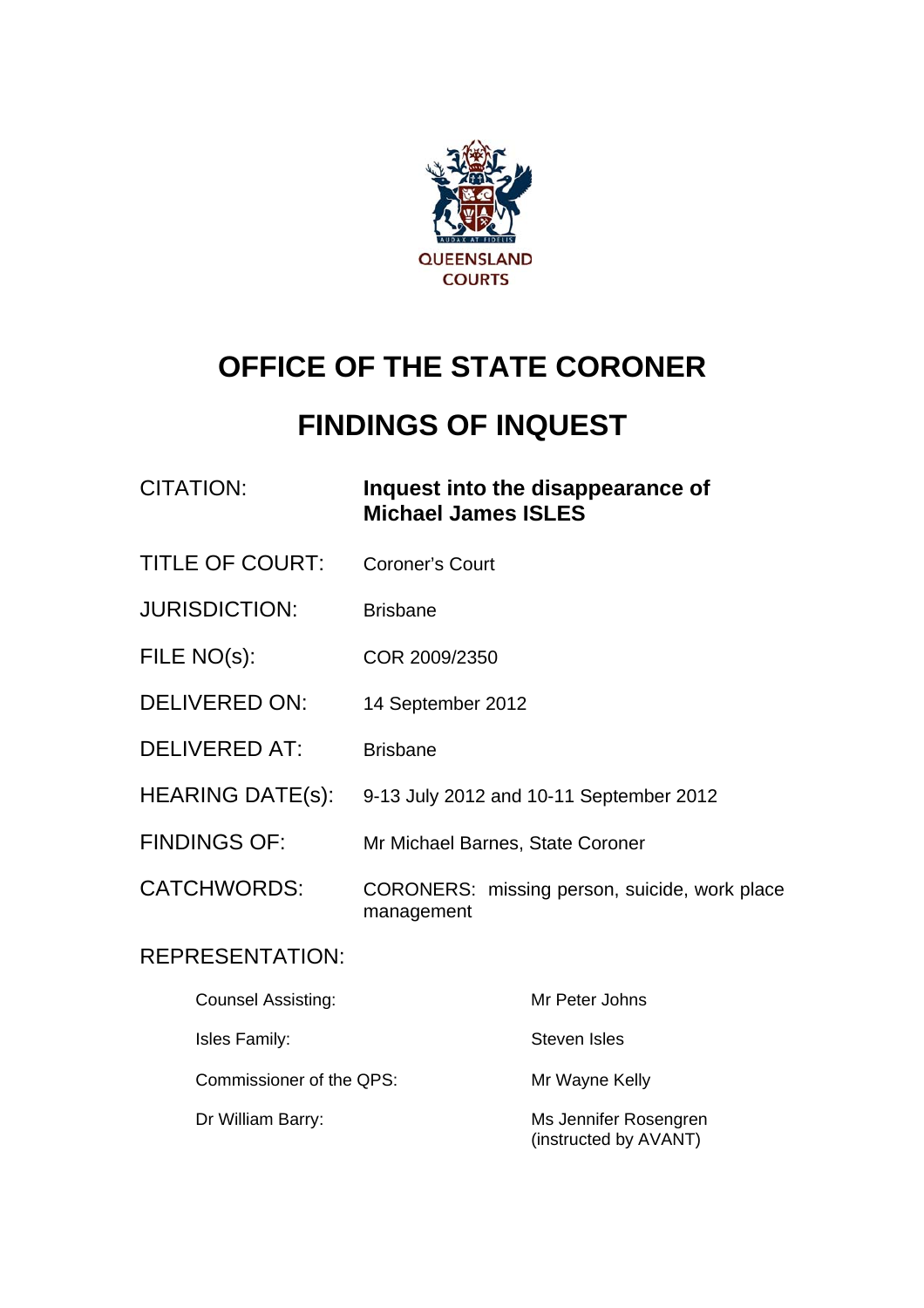#### **Table of Contents**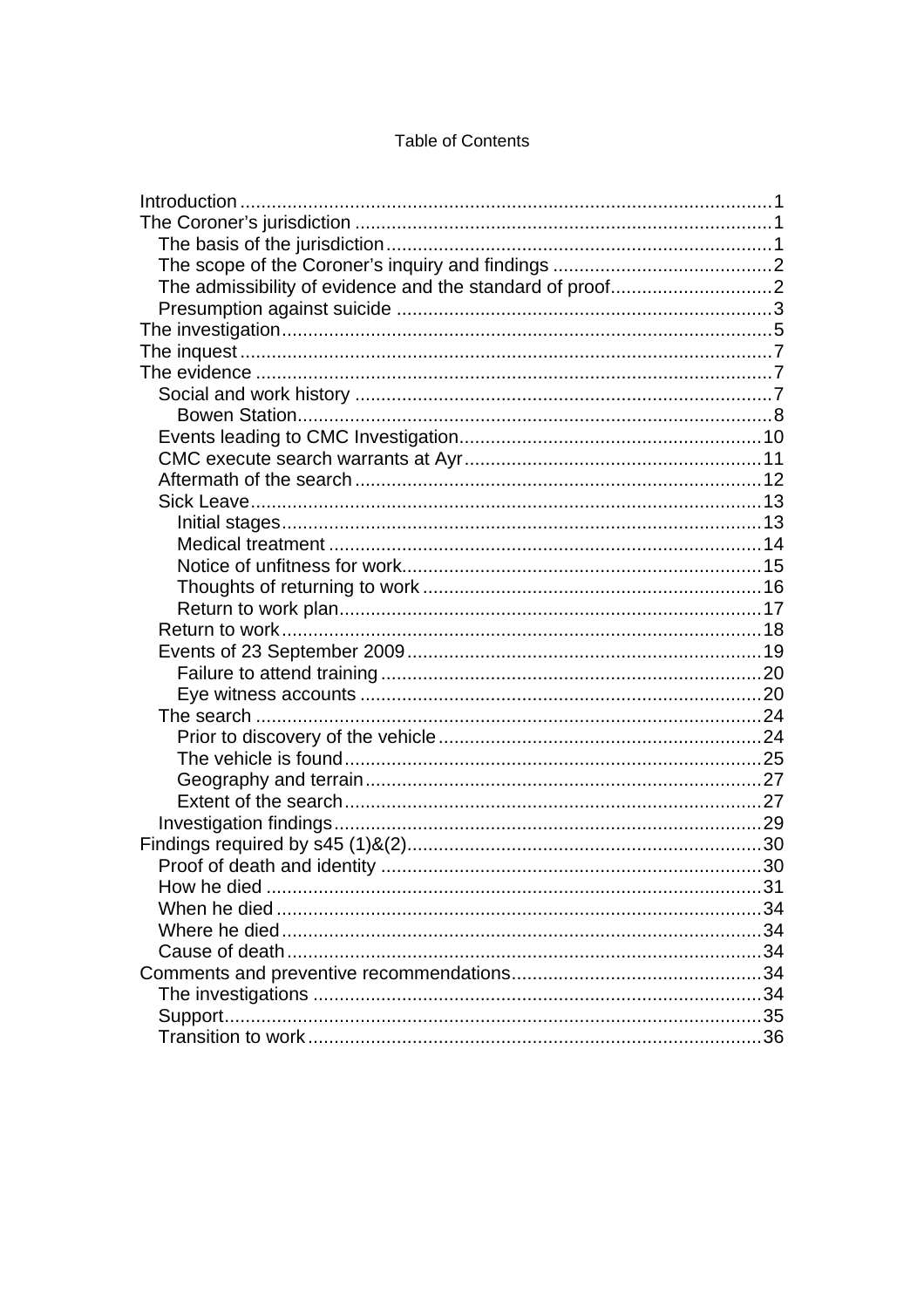<span id="page-2-0"></span>Pursuant to s28 (1) of the *Coroners Act 2003* ('the Act') an inquest was held into the disappearance of Michael James Isles. These are my findings. They will be distributed in accordance with requirements of the Act and posted on the web site of the Office of the State Coroner.

# **Introduction**

In August 2008, Senior Sergeant Isles was stood down from his position as officer in charge of Ayr police station over allegations of serious misconduct. After a drawn out process he was cleared of any wrongdoing. The experience affected his mental health and left him bitter at his treatment by senior officers of the Queensland Police Service (QPS). Notwithstanding this, there were positive signs that he had left the worst behind when he returned to work in September 2009. On his third day back at work Senior Sergeant Isles failed to attend a scheduled training day and it became clear by late that afternoon that he was missing. A missing shotgun and an undated note addressed to his family confirmed the seriousness of the situation and an extensive search was instigated. Although his vehicle was located in bushland five days after he disappeared, Senior Sergeant Isles has never been found.

These findings:

- confirm that the missing person is deceased, confirm his identity and the time, place, likely medical cause of his death and how he died;
- consider whether any third party contributed to his disappearance and death;
- consider the adequacy of the search for the missing man and of the investigation into his disappearance; and
- consider whether any changes to QPS procedures or policies could reduce the likelihood of deaths occurring in similar circumstances or otherwise contribute to public health and safety or the administration of justice.

# **The Coroner's jurisdiction**

Before turning to the evidence, I will say something about the nature of the coronial jurisdiction.

# *The basis of the jurisdiction*

The police officer who compiled the investigation report into the disappearance of Mr Isles suspected Michael Isles was dead and that, if this was the case, it was likely to have been a "*violent or otherwise unnatural"*  death within the terms of s8(3)(b) of the Act. As a result of considering the police report, I also came to suspect that Mr Isles was dead and that his death was reportable. Accordingly, pursuant to s11(6) I have jurisdiction to investigate the suspected death. Section 28 authorises the holding of an inquest into the disappearance.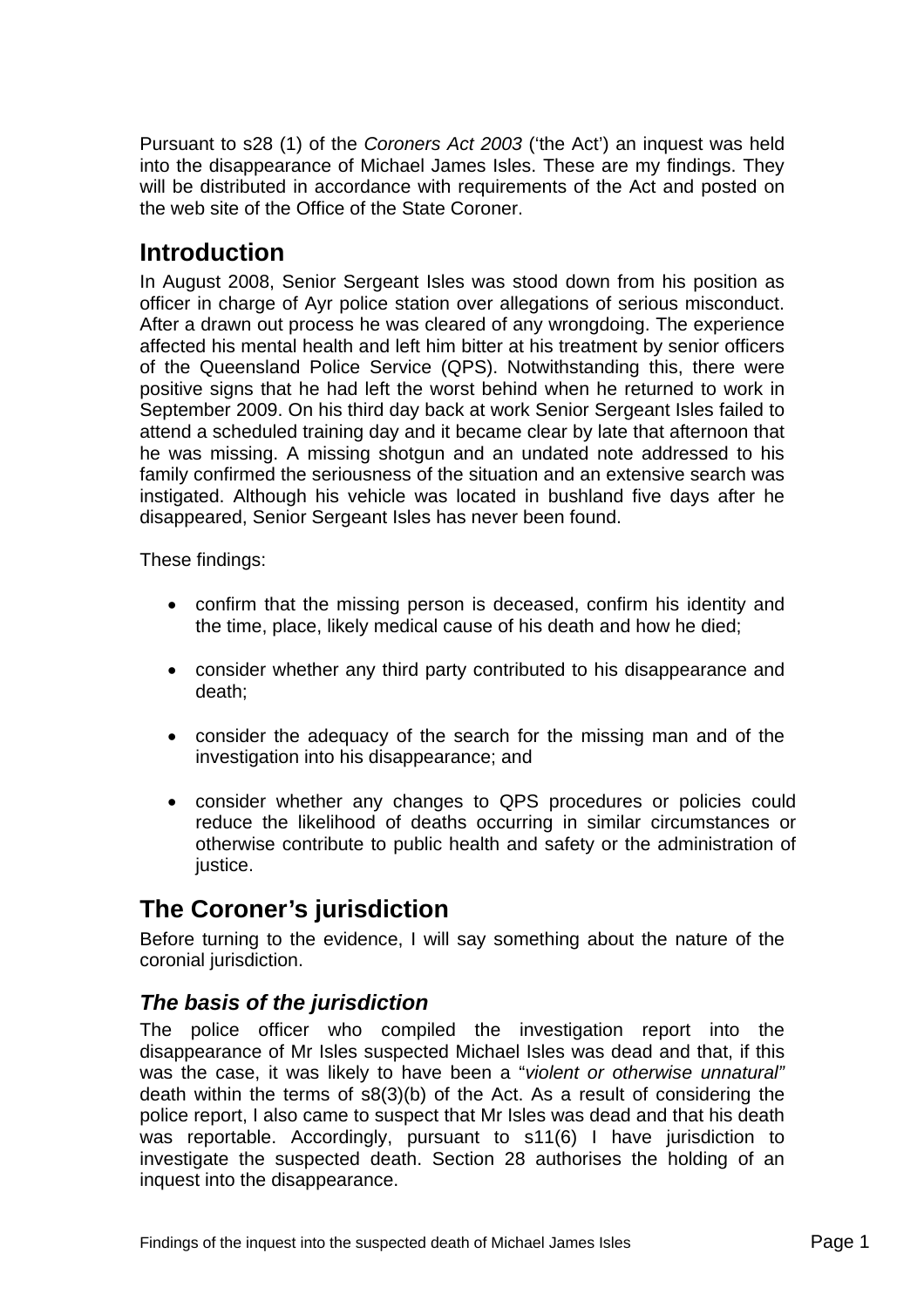# <span id="page-3-0"></span>*The scope of the Coroner's inquiry and findings*

A coroner has jurisdiction to inquire into the cause and the circumstances of a suspected death.

The Act, in s45 (1)and (2), provides that when investigating a suspected death the coroner must, if possible find:-

- whether the death happened, and if so:
- the identity of the deceased:
- how, when and where the death occurred; and
- $\bullet$  what caused the death.

After considering all of the evidence presented at the inquest, findings must be given in relation to each of those matters to the extent that they are able to be proven.

An inquest is not a trial between opposing parties but an inquiry into the death. In a leading English case it was described in this way:-

*It is an inquisitorial process, a process of investigation quite unlike a criminal trial where the prosecutor accuses and the accused defends… The function of an inquest is to seek out and record as many of the*  facts concerning the death as the public interest requires.<sup>[1](#page-3-1)</sup>

The focus is on discovering what happened, not on ascribing guilt, attributing blame or apportioning liability. The purpose is to inform the family and the public of how the death occurred with a view to reducing the likelihood of similar deaths. As a result, in so far as it is relevant to this matter, the Act authorises a coroner to "*comment on anything connected with a death investigated at an inquest that relates to* –

- *(a) public health or safety ; or*
- *(b) ways to prevent deaths from happening in similar circumstances in the future.*[2](#page-3-2)

The Act prohibits findings or comments including any statement that a person is guilty of an offence or civilly liable for something. $3$ 

# *The admissibility of evidence and the standard of proof*

Proceedings in a coroner's court are not as constrained as courts exercising criminal or civil jurisdiction because s37 of the Act provides that "*The Coroners Court is not bound by the rules of evidence, but may inform itself in any way it considers appropriate."*

 $\overline{a}$ 

<sup>1</sup> *R v South London Coroner; ex parte Thompson* (1982) 126 S.J. 625 2

<span id="page-3-3"></span><span id="page-3-2"></span><span id="page-3-1"></span> $2$  s46(1)

 $3$  s45(5) and s46(3)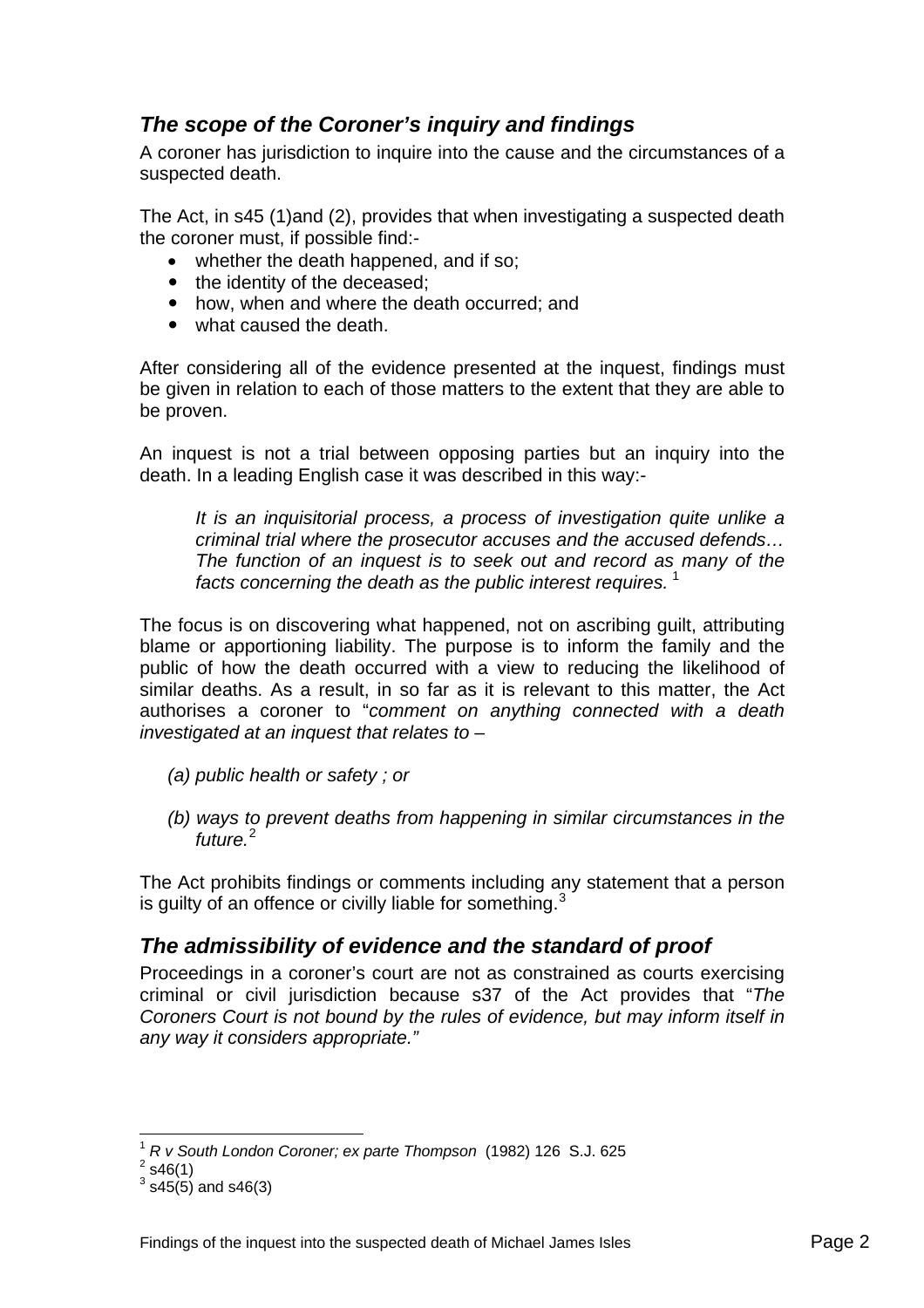<span id="page-4-0"></span>This flexibility has been explained as a consequence of an inquest being a fact-finding exercise rather than a means of apportioning guilt: an inquiry rather than a trial. $4$ 

A coroner should apply the civil standard of proof, namely the balance of probabilities, but the approach referred to as the *Briginshaw* sliding scale is applicable.<sup>[5](#page-4-2)</sup> This means that the more significant the issue to be determined, the more serious an allegation or the more inherently unlikely an occurrence, the clearer and more persuasive the evidence needed for the trier of fact to be sufficiently satisfied that it has been proven to the civil standard. $6$ 

It is also clear that a coroner is obliged to comply with the rules of natural justice and to act judicially.<sup>[7](#page-4-4)</sup> This means that no findings adverse to the interest of any party may be made without that party first being given a right to be heard in opposition to that finding. As *Annetts v McCann[8](#page-4-5)* makes clear, that includes being given an opportunity to make submissions against findings that might be damaging to the reputation of any individual or organisation.

## *Presumption against suicide*

One possible explanation of how Senior Sergeant Isles died is that he took his own life. There has been some controversy around the standard of proof applicable to such a finding that I have reflected upon. In doing this I have been greatly assisted by a summary of the relevant Australian and international authorities compiled by Dr Ian Freckleton SC.<sup>[9](#page-4-6)</sup>

The development of the English law relating to suicide has been influenced by its long characterisation as a crime in that country.<sup>[10](#page-4-7)</sup> This led to a requirement that even a coroner's finding of suicide be proven beyond reasonable doubt. It has been held in England that "*Suicide is never to be presumed; there should be a presumption against suicide"[11](#page-4-8)*.

In Australia the High Court has endorsed that presumption in contexts other than coronial.<sup>[12](#page-4-9)</sup> Lesser courts, in more contemporary cases, have sought to clarify the extent of that presumption. The Full Court of the South Australian Supreme Court<sup>[13](#page-4-10)</sup> described the presumption as "*no more than a presumption of fact, based upon common sense and common experience*". The New South Wales Court of Appeal<sup>[14](#page-4-11)</sup> has stated "the language of presumption (and

<span id="page-4-1"></span> $\overline{a}$ <sup>4</sup> *R v South London Coroner; ex parte Thompson* per Lord Lane CJ, (1982) 126 S.J. 625 <sup>5</sup> *Anderson v Blashki* [1993] 2 VR 89 at 96 per Gobbo J

<span id="page-4-3"></span><span id="page-4-2"></span><sup>&</sup>lt;sup>6</sup> Briginshaw v Briginshaw (1938) 60 CLR 336 at 361 per Sir Owen Dixon J

<span id="page-4-4"></span><sup>7</sup> *Harmsworth v State Coroner* [1989] VR 989 at 994 and see a useful discussion of the issue in Freckelton I., "Inquest Law" in *The inquest handbook*, Selby H., Federation Press, 1998 at 13

<span id="page-4-5"></span><sup>8</sup> (1990) 65 ALJR 167 at 168

<span id="page-4-6"></span><sup>&</sup>lt;sup>9</sup> Freckleton, I *Complementary Health Issues* (2011) 18 JLM 467<br><sup>10</sup> It was only decriminalised in 1966<br><sup>11</sup> *R v Huntback; Ex parte Lockley* [1944] KB 606 at 610

<span id="page-4-9"></span><span id="page-4-8"></span><span id="page-4-7"></span><sup>&</sup>lt;sup>11</sup> R v Huntback; Ex parte Lockley [1944] KB 606 at 610<br><sup>12</sup> Mutual Life Insurance Co of New York v Moss (1906) 4 CLR 311; Spiratos v Australasian<br>United Steam Navigation Co Ltd (1955) 93 LCR 317

<span id="page-4-10"></span><sup>&</sup>lt;sup>13</sup> South Australian Health Commission v McArdle [1998] SASC 6685 (Doyle CJ) <sup>14</sup> *American Home Assurance Co v King* [2001] NSWCA 201 at [12]

<span id="page-4-11"></span>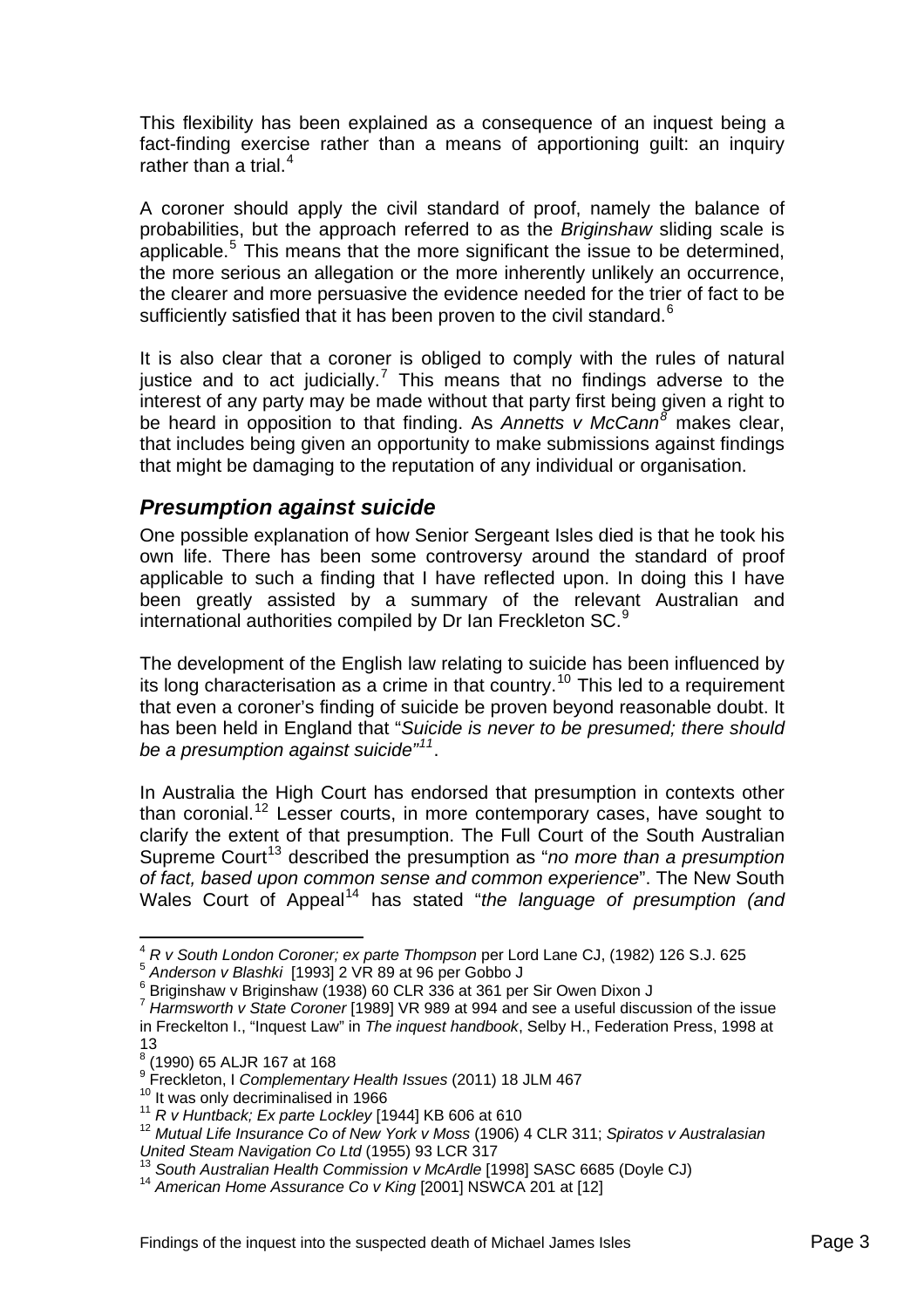*counter presumption) has largely been supplanted by the language of the proper inference to draw on the whole of the evidence*".

In the Canadian case of *Greening v Commercial Union Assurance Co* (1987) NJ (QL) No 428 the court considered the proper approach to applying the standard of proof when there was a submission of suicide rather than accident:

*"Indeed, no proof need be adduced by the proponent of accidental death other than occurrence of the death itself since death by accident is taken as an axiomatic truth but liable to rebuttal. It follows that clear and cogent rebuttal evidence is required to tip the balance of probabilities sufficiently to justify a finding of suicide*. [15](#page-5-0)

Later, in another Canadian case, it was stated:

"*The evidence which will tip the balance of probabilities sufficiently to justify a finding of suicide can be described as 'clear and unequivocal', 'clear and cogent', or of 'substantial civil weight'."[16](#page-5-1)*

Dr Freckleton concludes:

*What can be said from this brief review of the law on the subject is that a finding of suicide can only properly be made if a coroner (in Australia) concludes on the basis of evidence both that the deceased intended to engage in the act that caused their death and intended to die as a result. If they were seriously psychiatrically unwell at the time - in the old-fashioned terminology, that the balance of their mind was disturbed - they should be regarded as incapable of forming the necessary intent and therefore a finding of suicide should not be made. The contemporary operation and effect in the coronial context of the presumption against a finding of suicide is somewhat unclear but serves to emphasise that a finding of suicide can only be arrived at where there is clear evidence; in its absence, a finding of accident or an open verdict is the proper outcome.* 

As set out earlier, the *Briginshaw* approach suggests the more significant the issue to be determined, the more serious an allegation or the more inherently unlikely an occurrence, the clearer and more persuasive the evidence needs to be for the trier of fact to be sufficiently satisfied that it has been proven to the civil standard.<sup>[17](#page-5-2)</sup>

I have applied these concepts in these findings by considering the question of whether Senior Sergeant Isles committed suicide, a most significant issue and also that suicide by an apparently rational, strong willed man with the support of a loving family is an unlikely occurrence. If the evidence is equally consistent with accident or misadventure, it would be wrong to find suicide.

 $\overline{a}$ 

<span id="page-5-0"></span><sup>&</sup>lt;sup>15</sup> Greening v Commercial Union Assurance Co (1987) NJ (QL) No 428 per Marshall J<br><sup>16</sup> *H v ICBC* 2004 BCSC 593 per Nurnyeat J<br><sup>17</sup> *Briginshaw v Briginshaw* (1938) 60 CLR 336 at 361 per Sir Owen Dixon J

<span id="page-5-1"></span>

<span id="page-5-2"></span>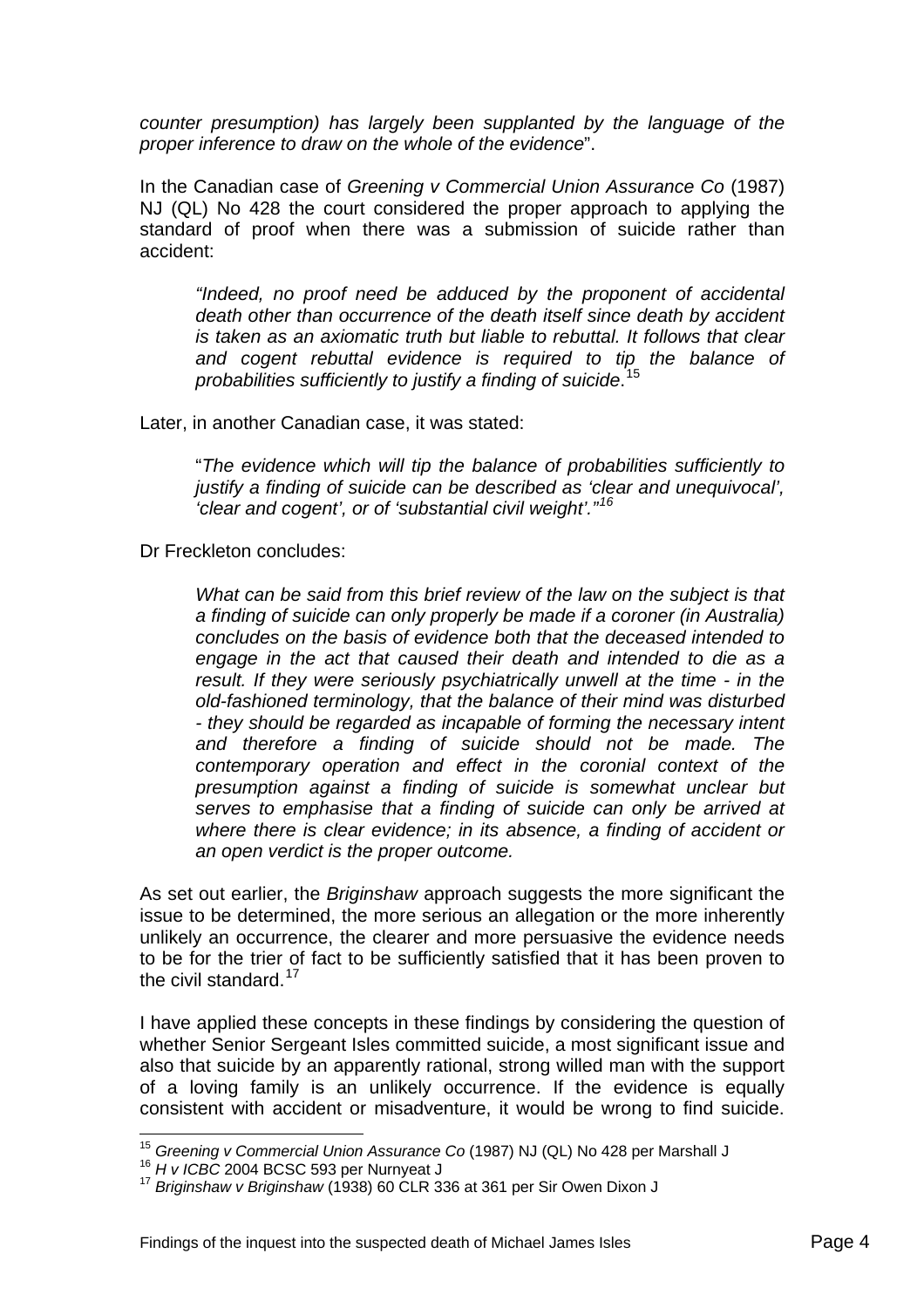<span id="page-6-0"></span>However, that doesn't mean the usual sifting and evaluation of all of the known facts, the making of deductions based on an assessment of the range of usual human behaviour, and an appraisal of the cumulative weight of the evidence to reach a conclusion is abandoned in favour of some different approach in possible suicide cases.

# **The investigation**

The coronial investigation was conducted by Detective Inspector Brian Swan who at the time of the disappearance of Senior Sergeant Isles was based at the Internal Investigations Branch of the QPS Ethical Standards Command (ESC). He submitted a detailed report summarising the large amount of material he had collected in the course of his investigation. This report was tendered at the inquest and Inspector Swan gave oral evidence.

Inspector Swan oversaw the collation of statements and physical exhibits relating to:

- The professional and personal antecedents of Senior Sergeant Isles;
- His performance in the role of officer in charge of Ayr police station;
- The circumstances leading to the issuing of a search warrant to be executed by the CMC on Ayr police station and the Isles residence;
- The events relating to the execution of those warrants;
- The events leading to Senior Sergeant Isles commencing sick leave in August 2008;
- The interaction between members of the QPS and Senior Sergeant Isles during his period of sick leave;
- Medical treatment Senior Sergeant Isles received while on sick leave;
- The interaction between Senior Sergeant Isles, his solicitors and the QPS once he had been served with a notice of medical unfitness;
- The circumstances leading to his request for age retirement; withdrawal of that request and his subsequent return to work;
- The manner in which the content of the return to work plan was decided;
- Events during the two days Senior Sergeant Isles returned to work;
- The detailed movements of Senior Sergeant Isles on the morning of 23 September 2009;
- Eyewitness accounts of his movements after he had left Ayr;
- Events leading to the realisation that Senior Sergeant Isles was missing;
- The steps taken to search for him;
- The circumstances in which his vehicle was found five days after his disappearance;
- The mechanical and scientific inspection of the vehicle;
- Alleged sightings of Senior Sergeant Isles subsequent to his disappearance;
- All forensic and scientific testing of exhibits; and
- Enquiries with government departments, financial institutions and other agencies relating to possible interaction with Senior Sergeant Isles.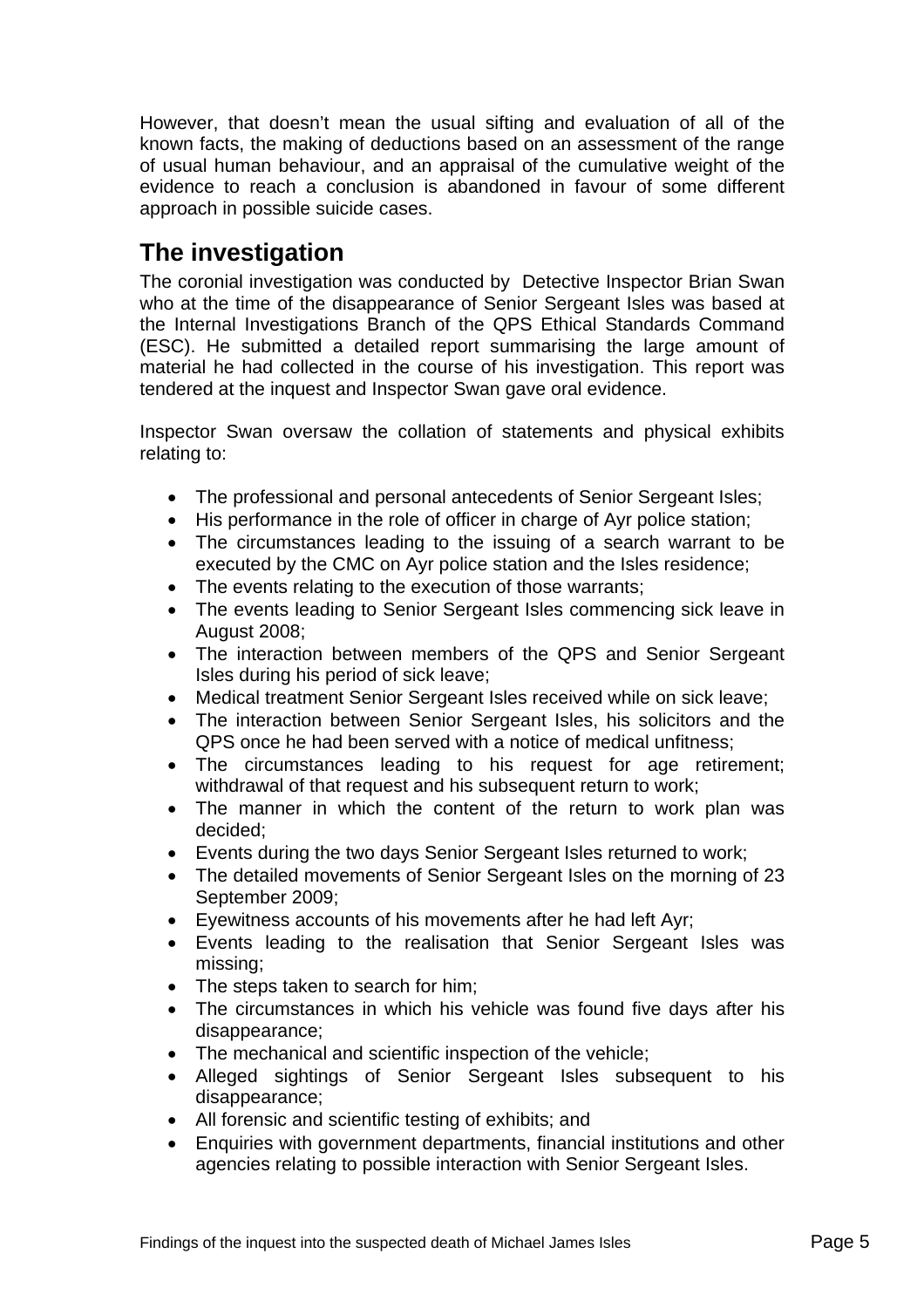At an early stage it was clear that the Isles family and, in particular Steven Isles, had a distrust of and antipathy towards the QPS and those who represented it. My only interest in that issue is to the extent that it is necessary to examine whether it ultimately affected the adequacy of the investigation. It was submitted by Steven Isles that in circumstances where the QPS were a party to the proceedings and the family were making submissions critical of the QPS, that a link between the investigating officer and the QPS created an unjust imbalance both in substance and perception. I sympathise in principle with the idea that legal representation for families in situations such as that in which the Isles family found themselves should be externally funded. This is not a matter over which I have control and one might think, unfortunately, is an unrealistic expectation in the present environment.

I am less convinced that the availability of an independent investigator would solve the concerns raised. Mere distrust between the family of the deceased and the QPS is insufficient to warrant this. Where there is some element of the conduct of the QPS or of an individual police officer that must be examined as part of the investigation then it is more desirable. It is the case, though, that officers from the ESC take on this role in the majority of coronial investigations in which the conduct of police is in question. This is the case notwithstanding the right of the CMC to take carriage of such investigations. I am not convinced that in this particular case the outcome was tainted in any way by the fact that the investigator was a police officer.

It was also submitted that Inspector Swan approached his investigation by fitting evidence to a desired conclusion; namely that the cause of death was suicide. In this regard Steven Isles pointed to a decision not to take a statement from a person who had indicated he would give evidence disputing versions of other witnesses. I am always wary of the propensity for investigators, and humans generally, to, usually subconsciously, approach an investigation with a specific conclusion in mind. I don't believe that occurred here. Even if it did, I am satisfied that with the further investigations conducted as part of the inquest process, all relevant material has been collated.

It was submitted in the report of Inspector Swan that the investigators were hampered to a degree by a refusal of the Isles family to hand over the original suicide note found in their house on the evening of 23 September 2009. It was shown to police at an early stage and a copy taken by investigators. I accept that the note and the book in which it was contained are items of great sentimental value to the family. It is usually the case in coronial investigations that the original of a note of this type would be seized by police. In this case the Northern Coroner made a decision not to press for seizure in circumstances where the family allowed him direct access to the note and the book in which it is contained. I also had access to the original note during the course of the inquest. I am sure that in this case the adequacy of the investigation has not been diminished by this course of events and don't consider any further comment need be made on this issue.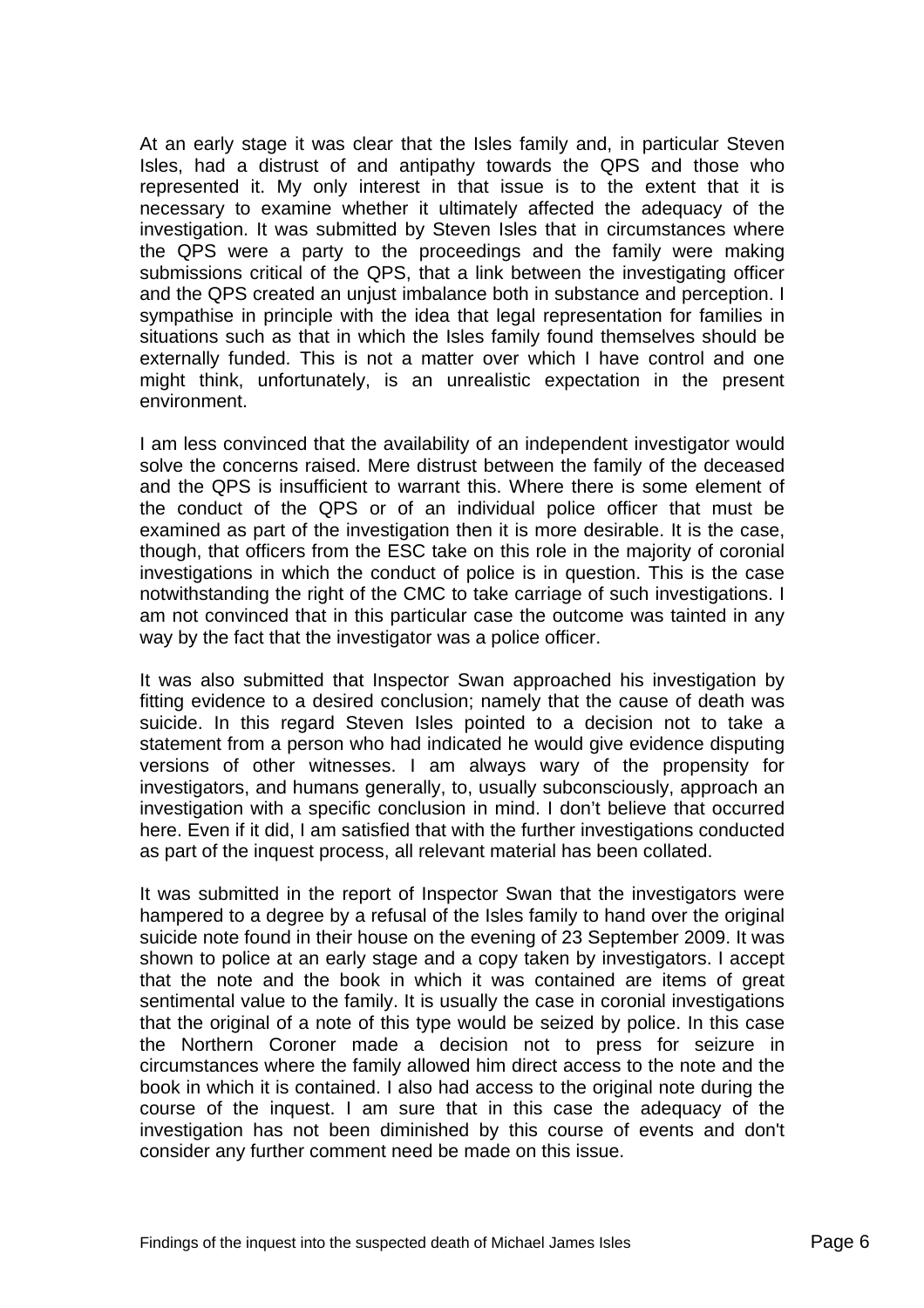<span id="page-8-0"></span>In preparation for the inquest counsel assisting liaised with the Isles family for many hours and took steps to ensure that most of the further investigations sought were undertaken. During the inquest submissions were made on behalf of the family that further witnesses should be called and further statements taken. After the initial sitting of the inquest in July this year I handed down a written decision granting in part the application for further witnesses made on behalf of the family. I decided that two further witnesses should be called and a number of extra statements taken. This led to a further day of oral evidence on 10 September 2012.

I am satisfied that the investigation undertaken by Detective Inspector Swan and counsel assisting, Mr Johns, was thorough and professionally undertaken. I commend both on their efforts.

# **The inquest**

Mr Johns was appointed as counsel assisting. Mr Isles' son, Steven, appeared on behalf of the family of the missing man. Leave to appear was also granted to the QPS Commissioner and one of the doctors who treated Senior Sergeant Isles while he was on sick leave. A pre-inquest conference was held on 12 May 2011. The hearing commenced on 9 July 2012 and proceeded for four days. Further evidence was heard on 10 September after investigations had been conducted into evidence given during the first week. Oral submissions were provided on 11 September. During the inquest 17 witnesses gave evidence and 250 exhibits were tendered.

# **The evidence**

I turn now to the evidence. I can not, of course, even summarise all of the information contained in the exhibits and transcript but I consider it appropriate to record in these reasons the evidence I believe is necessary to understand the findings I have made.

# *Social and work history*

Michael James Isles was born on 26 June 1951 at Roma. He commenced training at the Oxley Police Academy on 7 May 1974 at the age of 22 and was sworn in as a Constable on 9 August 1974. After two years at Woolloongabba the rest of his service with the QPS was spent in rural and regional Queensland. At the time of his disappearance he had been a police officer for more than 34 years attaining the rank of Senior Sergeant. He was awarded the National Medal with clasp and the Queensland Police Service medal with 3rd clasp.

Michael Isles was married to Fiona; they had three children, Lisa, Steven and Nicole. At the time of his disappearance Senior Sergeant Isles was living at the police residence, adjacent to the Ayr police station. He and Fiona had been living there since his transfer to the position of officer in charge of Ayr station in July 1999.

Statements were taken from a large number of Senior Sergeant Isles' colleagues and friends. These speak of a liked and respected man regarded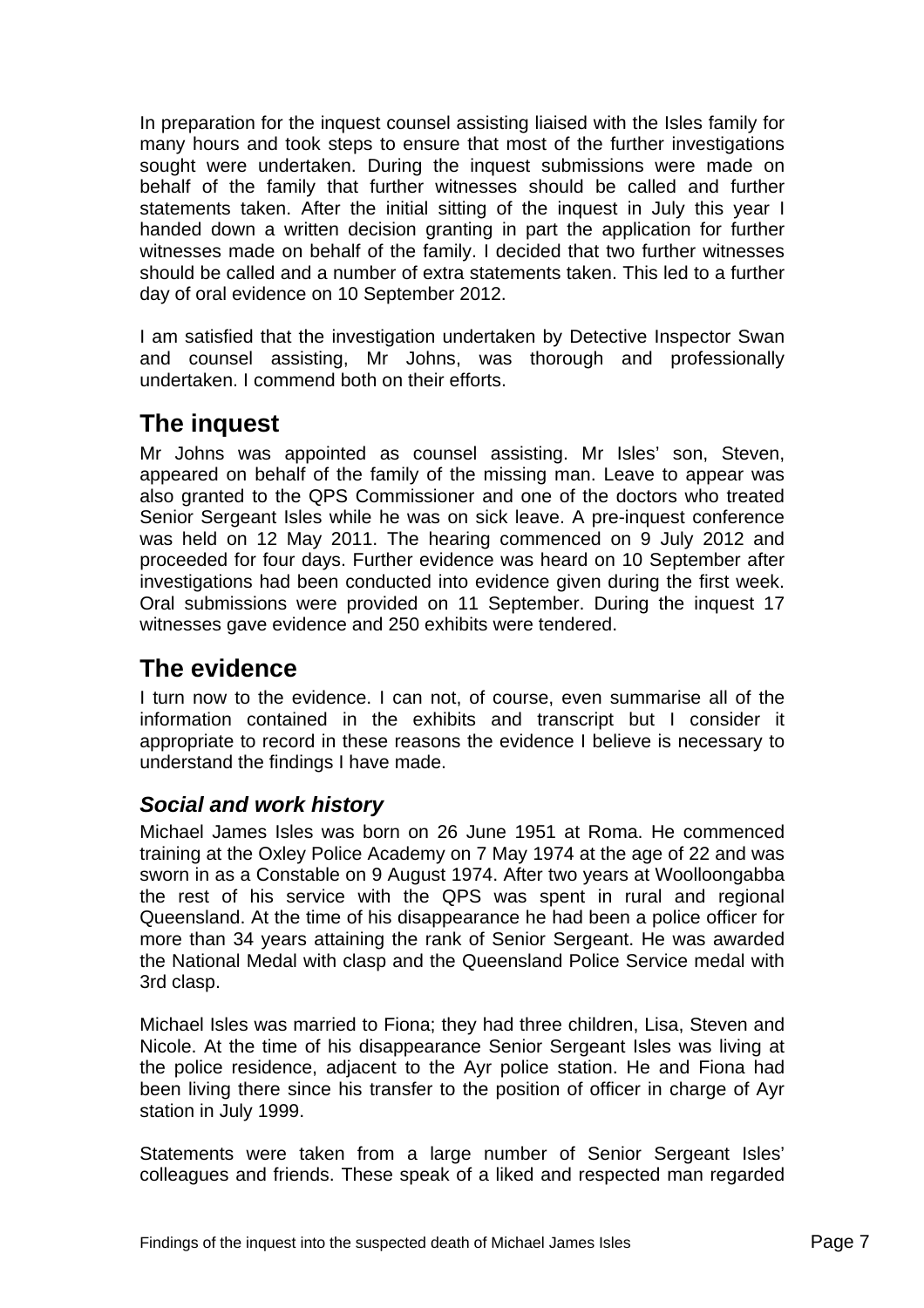<span id="page-9-0"></span>as a compassionate and community focused police officer. He was considered by junior staff to be a good boss. Although an actively practising Catholic, there were periods in the months prior to his disappearance that he stopped attending church. He was an avid golfer and an active member of the local Lions Club.

There can be little doubt that the trauma for the family occasioned by the loss of their husband and father is exacerbated by the failure to locate him or at least explain, with a greater degree of certainty, his final movements. His disappearance and likely death has had a devastating effect on his wife Fiona and his three children. It is clear that he is sadly missed by them, his extended family, colleagues and friends. I extend my sincere condolences to Fiona, Lisa, Steven and Nicole.

#### **Bowen Station**

It is necessary to examine one historical episode brought to prominence in the report of Detective Inspector Swan. On 9 August 1995, then Sergeant Isles was promoted to Senior Sergeant and transferred to the position of officer in charge of the Bowen police station. This position had been upgraded and it is uncontroversial that when the incumbent officer in charge was passed over for the newly created more senior position a cabal of his supporters, both junior police and other members of the community, did not accept the decision and set about making life difficult for the new person in town.

Senior Sergeant Isles moved to Bowen with then 15-year-old Steven, leaving his wife and daughters behind in the location of his previous posting, Cloncurry. This was done in order for one of his daughters to finish her senior year at school with the intention that the family would move to Bowen at the end of the school year.

It is asserted in Detective Inspector Swan's report that a short time after he arrived in Bowen, Senior Sergeant Isles "*disappeared*". A former work colleague from this period provided a statement averring that he had picked Steven up from school and taken him to his own residence when it became apparent that Steven was home alone. Steven Isles gave evidence at the inquest stating that this simply did not happen. He says his father explained to him that he was taking leave and going to spend some time with his mother (Steven's grandmother) in the Ipswich area. They agreed Steven would manage on his own for what was expected to be a brief period until Fiona Isles travelled to Bowen. There is no dispute that the reason for Senior Sergeant Isles leaving town was to temporarily escape the toxic atmosphere being created by some in the town towards him. There is no evidence that Senior Sergeant Isles suffered what in common parlance might be referred to as a "breakdown" although it is clear that his mental health did, understandably, suffer.

In the best indication that the facts of the incident at Bowen have become distorted and exaggerated over time, some former colleagues told the investigating officer that, after he disappeared, Senior Sergeant Isles was next located in a mental health facility in the Toowoomba area. There is no reliable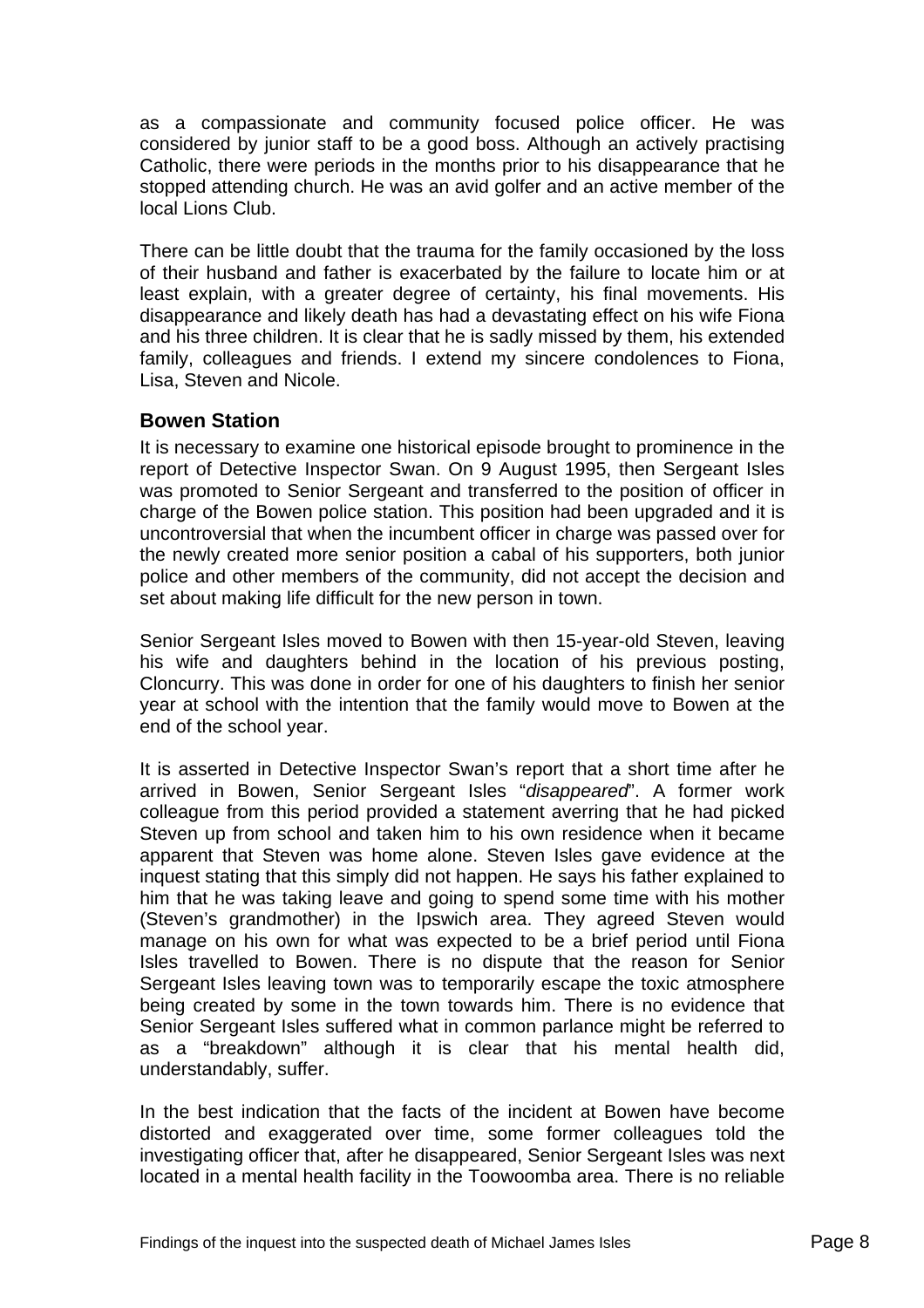evidence to support this. It seems that on 1 November 1995, he saw a general practitioner, Dr Peta Margarie at her surgery in Booval (near where he was then staying). Records from that one-off consultation were tendered at the inquest. They indicate Senior Sergeant Isles told the Dr Margarie that he had previously consulted with a mental health team in Mt Isa and at the time was taking the prescribed antidepressant drug Prozac. Dr Margarie considered Senior Sergeant Isles to suffer from poor self-esteem and some agoraphobia. There is no indication that he was referred for any more intensive therapy.

It is agreed by all relevant witnesses from that time that Senior Sergeant Isles returned to work as scheduled at the end of his sick leave that had been appropriately approved.

The running sheet created by officers investigating Senior Sergeant Isles' disappearance contains a summary of the version provided by ex Superintendent Howell, the District Officer in 1995 for the police district containing Bowen. He was asked for his recollections of these events. The running sheet notes that Mr Howell "*categorically denied any knowledge of Senior Sgt Isles going missing on any previous occasion and stated that he was a good officer/person with no issues known to him*". The running sheet records a decision, approved by Inspector Swan, not to take a formal statement from Mr Howell. As something that has become a source of great angst for the Isles family, the next entry in the running sheet is: "*His version at this stage appears to not be consistent with known facts"*. I understand this has led the Isles family to the conclusion that Inspector Swan was intent on collecting evidence supportive of a contention that Senior Sergeant Isles had a history of mental breakdown in order to support his ultimate conclusion relating to suicide. I don't consider this to be the case. Although it would have been better that a statement was prepared, there is nothing sinister in it not being done or in the apparent reason.

The running sheet entry goes on to note that Mr Howell stated he arrived as District Officer in November 1995 and that to the best of his knowledge Senior Sergeant Isles was not there then. Other records show that this is incorrect and that Senior Sergeant Isles had in fact taken up his position in Bowen and then taken sick leave by at least 1 November 1995 (the date of his consultation with Dr Margarie). On this basis, it was reasonable to conclude that Mr Howell may have had no knowledge of any disappearance because he was not in fact there at the time. If, as seems likely, Mr Howell was also mistaken as to his own movements and was already the District Officer at the time of the sick leave, then it highlights why it would have been preferable for a statement to have been taken. But that does not point to anything improper. It was reasonable for investigators to focus on the recollections of colleagues who were able to remember that they were present at the relevant time.

I am satisfied that Senior Sergeant Isles did not "*disappear"* from duty while officer in charge at Bowen and he was not admitted to a "*mental facility*". His reaction to the undeniably stressful situation at the time was not obviously disproportionate. On this basis I have not placed any weight on the evidence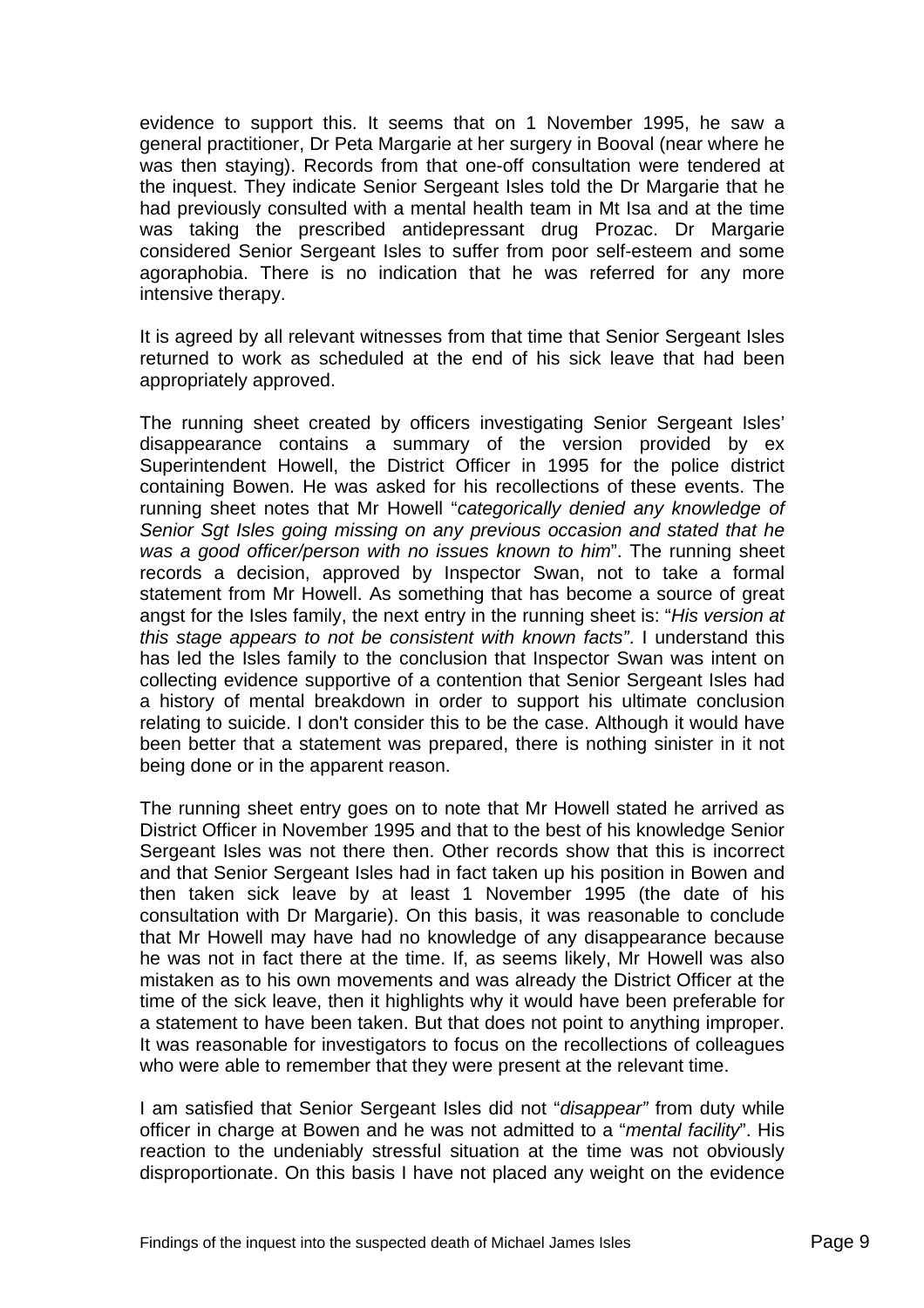<span id="page-11-0"></span>relating to Senior Sergeant Isles' service in Bowen when considering his vulnerability or propensity to commit suicide 14 years later in Ayr.

It is however relevant that he had needed mental health care when in Mt Isa and was prescribed anti-depressants when in Bowen. It seems Senior Sergeant Isles did have mental health vulnerabilities.

## *Events leading to CMC Investigation*

Assistant Commissioner Paul Wilson told the inquest that over several months, but particularly during June and July 2008 he was made aware of community unrest in and around Ayr over a perceived lack of police enforcement action against members of a local family. The inquest heard evidence indicating that this lack of enforcement action was at least in part due to the less punitive approach Senior Sergeant Isles took to community policing. Dissatisfaction with the policing response led to a public march by concerned community members in Ayr. This coincided with meetings between Assistant Commissioner Wilson, the local mayor and the local Member of Parliament. A series of community meetings followed in which Senior Sergeant Isles was heavily involved.

It seems that Senior Sergeant Isles formed the view as early as June 2008 that Assistant Commissioner Wilson may be "after his head" due to the extra scrutiny his station was then attracting. He told his son Steven that during a meeting with Assistant Commissioner Wilson he had put this concern directly to the senior officer. This was confirmed by an audio recording of the conversation which was produced by Steven Isles on the last day of the inquest. Assistant Commissioner Wilson strongly denied any such intent when it was put to him by Senior Sergeant Isles and when he was giving evidence at the inquest. Although on its own a minor matter in the series of events examined at the inquest, it seems this planted the seed for the bitterness and thoughts of conspiracy in the mind of Senior Sergeant Isles that would follow in the year leading to his disappearance

Assistant Commissioner Wilson also told the inquest that during 2008 he was also receiving confidential information from various community members regarding the actions of a suspected local drug dealer and his associates. He became aware that some members of the community perceived a lack of action in relation to the dealers criminal activity. Assistant Commissioner Wilson also received allegations relating to inappropriate relations between police and the drug dealer.

As a result of these allegations he briefed the Crime and Misconduct Commission (CMC) and the QPS Ethical Standard Command. The information received by Assistant Commissioner Wilson was insufficient to act upon on its own, so he asked that covert recordings made by the drug squad in its operation targeting the drug dealer be monitored for suggestions of any police collusion or involvement in illegal activity.

One of the community members involved in the push for more proactive policing in Ayr was well known to Senior Sergeant Isles and other officers as a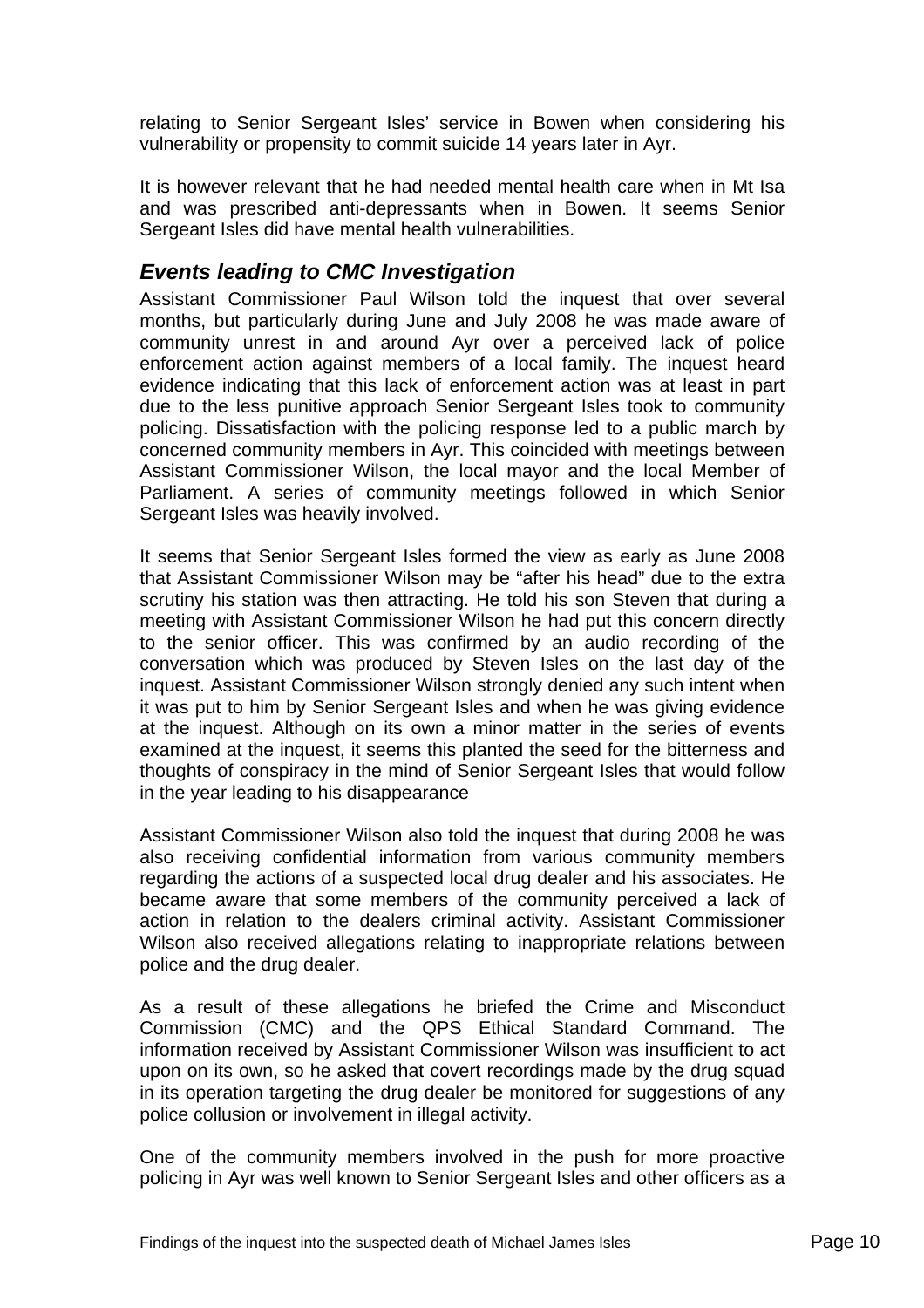<span id="page-12-0"></span>prominent member of the community who would regularly approach police to seek their engagement on various issues. In July 2008 that community member was recorded on covert surveillance devices speaking to the drug dealer who was also involved in sugar cane farming. He employed workers who needed a specific class of drivers' licence to operate vehicles used on the farm. Implicit in the recorded conversation was that the community member could ensure the drug dealer's employees received the necessary licences by payment of several thousand dollars on each occasion to a police officer at Ayr station. Two specific employees were discussed and enquiries later showed the licences of those two employees to have been issued after driver testing conducted by Senior Sergeant Isles.

This information was also provided to the CMC which undertook a detailed investigation of them.

It is important at this early stage to note that no evidence of impropriety in relation to these licences or any other licences was ever uncovered despite the extensive investigation that followed. No prosecution of the community member has ever taken place, either. The best analysis of subsequent events is that Senior Sergeant Isles was an unlucky victim of the delusional bragging of the community member. However, this was not known to be the case at the time and her claims provided the impetus for search warrants to be issued and then executed on Ayr police station and the home of Mr Isles. These events are important in explaining the mindset of Mr Isles at the time of his disappearance.

#### *CMC execute search warrants at Ayr*

CMC officers arrived at Ayr station late on the morning of 2 August 2008 with warrants to search the station and the residence of Senior Sergeant Isles as part of their investigation of the above outlined allegations. The District Officer, Inspector Ian Haughton, had been made aware of their intentions. He and acting Superintendant Cheryl Scanlon, travelled to Ayr in order to help facilitate the search. The two senior police officers considered that the most appropriate way of doing this was to have the officer in charge of the station attend in order to direct the CMC investigators to relevant documentation. That was the case notwithstanding that, in this situation, Senior Sergeant Isles, as officer in charge was also the subject of the allegations giving rise to the search warrants.

After checking around town for Senior Sergeant Isles, Inspector Haughton received information that he was participating in a Burdekin Lions Club working bee at a shed several kilometres away near the town of Brandon. The events that were to follow remained a source of anger for Senior Sergeant Isles during the following year and were one of a number of matters referred to by him in his complaint to the Parliamentary Crime and Misconduct Committee (PCMC).

The inquest heard two accounts of the interaction between Inspector Haughton and Senior Sergeant Isles when the former arrived at the site of the working bee. An eyewitness account relayed by Steven Isles substantially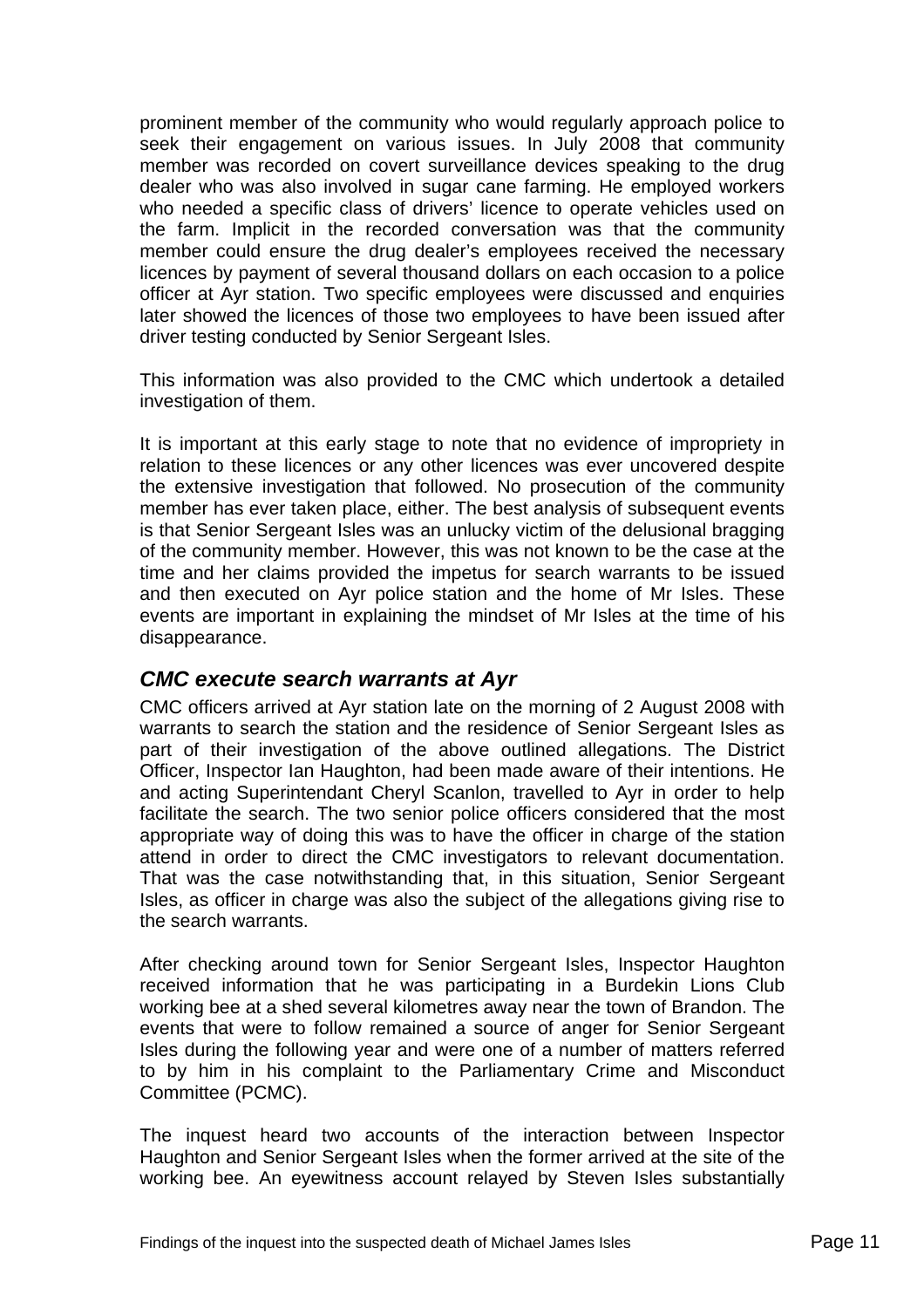<span id="page-13-0"></span>corroborates the account of Inspector Haughton that he had attended the shed in plain clothes shortly after 11:00am, did not identify himself as a police officer and, after greeting Senior Sergeant Isles, said words to the effect of "*I need you to come outside Mick*" or "*I need you to come with me Mick"*. On all accounts Senior Sergeant Isles voluntarily went with Inspector Haughton in what amounted to a recall to duty.

Inspector Haughton made notes later that day of the conversation he had with Senior Sergeant Isles on the way back to Ayr. He told Senior Sergeant Isles that there were CMC officers from Brisbane at the station wanting to execute a search warrant but did not offer any more information. Inspector Haughton says that Senior Sergeant Isles then said "*I wonder if it's got anything to do with those hearings in Townsville*". After a discussion about getting legal advice he then said "*I wonder if this has got anything to do with Potty, they made some claims about cops on the take*". Inspector Haughton established with him that "Potty" was Belinda Johnson. Although it seems Senior Sergeant Isles never related this part of the conversation to his son Steven (telling him that the two travelled in silence for most of the trip) it is consistent with the fact CMC coercive hearings associated with these events had begun in Townsville on 29 July 2008.

Nearing Ayr station Senior Sergeant Isles asked if they could stop at his house so that he could change out of his dirty clothes. Inspector Haughton said that it would be best if they went straight to the station, which they did.

Quite unreasonably, Senior Sergeant Isles became and remained intensely upset that Inspector Haughton did not reveal to him more information about the nature of the CMC investigation or allow him to go home and change when neither action would have been appropriate. As will be seen, it was a theme he returned to frequently when complaining about his treatment. His unwillingness or inability to recognise that the senior officer was simply doing his job is some indication that Senior Sergeant Isles had an irrational reaction to being the subject of the allegations, notwithstanding that he knew they were unfounded.

## *Aftermath of the search*

On Monday 4 August 2008 Senior Sergeant Isles attended work for his next scheduled shift. He was greeted by Acting Superintendant Scanlan and Inspector Brian Connors and told that, on the direction of Assistant Commissioner Paul Wilson, Inspector Connors had been temporarily transferred to Ayr and ordered to take command of the Ayr Police Division. Assistant Commissioner Wilson told the inquest that the decision on Senior Sergeant Isles' status was made by the Deputy Commissioner in consultation with the CMC.

Other officers at the station were told Senior Sergeant Isles would remain the officer in charge and would be working from the station. However, there would be occasions when he needed to be absent perhaps for several days at a time. I received conflicting evidence as to wether Senior Sergeant Isles was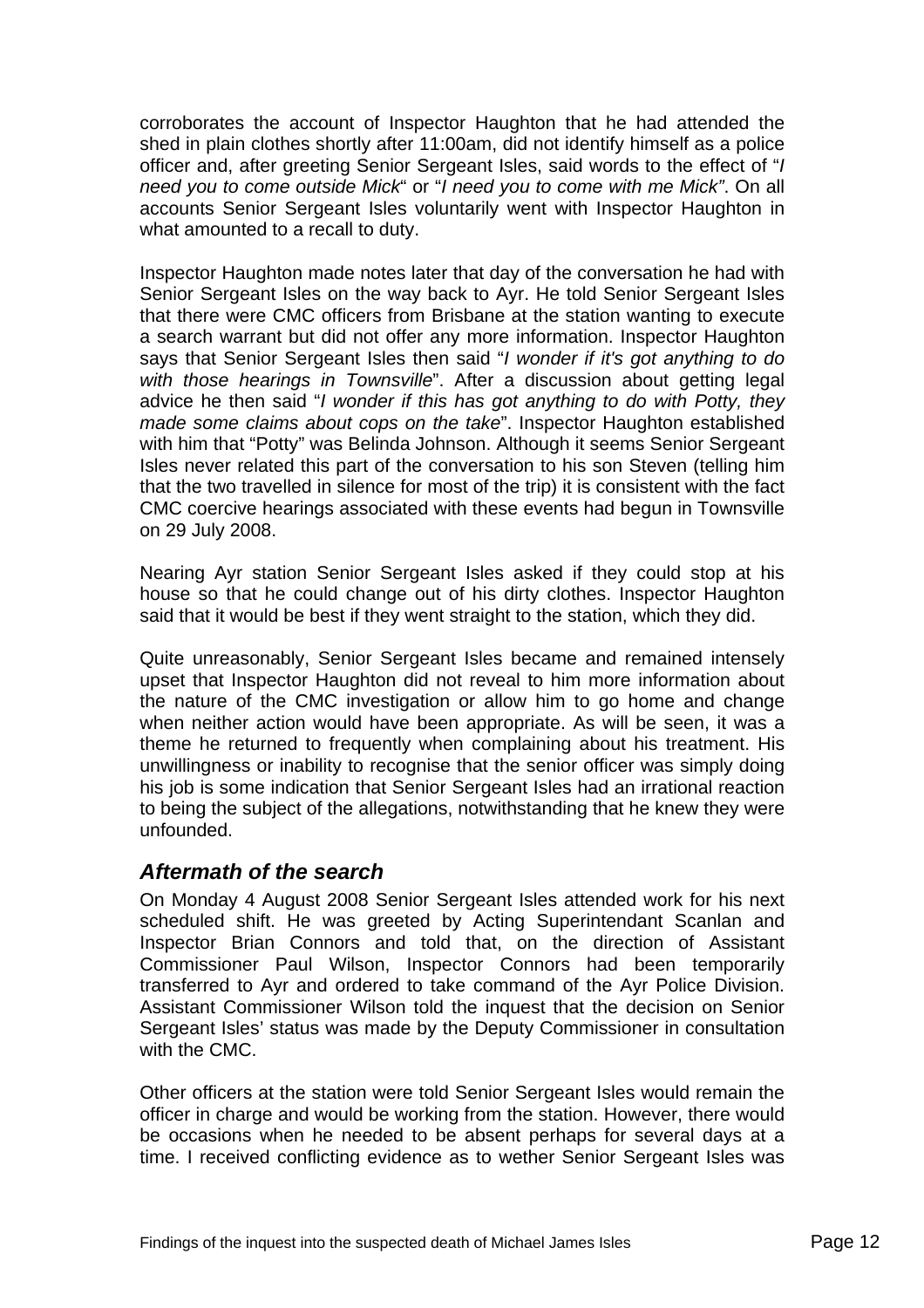<span id="page-14-0"></span>"stood down". It is not necessary for me to resolve these conflicts, suffice it to say his official designation of "officer in charge" was now largely meaningless.

I am satisfied that Inspector Connors, having been instructed to take up his new position at short notice dealt appropriately and compassionately with Senior Sergeant Isles. He advised Senior Sergeant Isles that he was there so that Isles could take all the time that he needed to seek relevant union and legal advice and deal with his response to what had occurred on the weekend. It is likely there is little he could have done that would have led to Senior Sergeant Isles accepting the arrangements.

On the afternoon of 4 August CMC officers attended Senior Sergeant Isles' residence and served on him a notice requiring his attendance at an investigative hearing on 6 August. On 5 August he attended work although appears to have left early in the afternoon.

On the morning of 6 August he did not attend work and Inspector Connors was advised that he would be taking sick leave. Senior Sergeant Isles also attended the CMC investigative hearing with a legal representative. The hearing was provided with a medical certificate and advised that the officer was unable to give evidence. He was excused. At that stage it was expected arrangements would be made to obtain a statement or conduct an interview with him when his health allowed. Ultimately no statement was taken and no interview took place prior to the CMC concluding their investigation.

After being advised that Senior Sergeant Isles was on sick leave, Inspector Connors made arrangements to secure his QPS firearm and moved the station rifles into the drop safe. Later on 6 August 2008, he attended the Isles residence, having telephoned first to ensure he came at an appropriate time. During this visit Inspector Connors obtained the station key and a medical certificate and spoke briefly to Senior Sergeant Isles, offering him what support he could.

The inquest heard evidence of a heated discussion between Steven Isles and Inspector Connors both at the house and later on a ramp near the station. The only relevance in examining this conversation was in relation to disputed evidence as to whether Inspector Connors was advised by Senior Sergeant Isles and/or Steven Isles that he was not to make contact with Senior Sergeant Isles. I consider that any statement made during this early stage of events is irrelevant to the later consideration I will give to the adequacy of the efforts made by QPS staff to make contact with Senior Sergeant Isles.

# *Sick Leave*

#### **Initial stages**

On 11 August 2008 Assistant Commissioner Wilson travelled to Ayr and while in town visited Senior Sergeant Isles to check on his welfare. He said at the inquest that he sought to re-assure the officer that he understood the stress caused by such allegations as he himself had been through the process which was bound to take some time to conclude.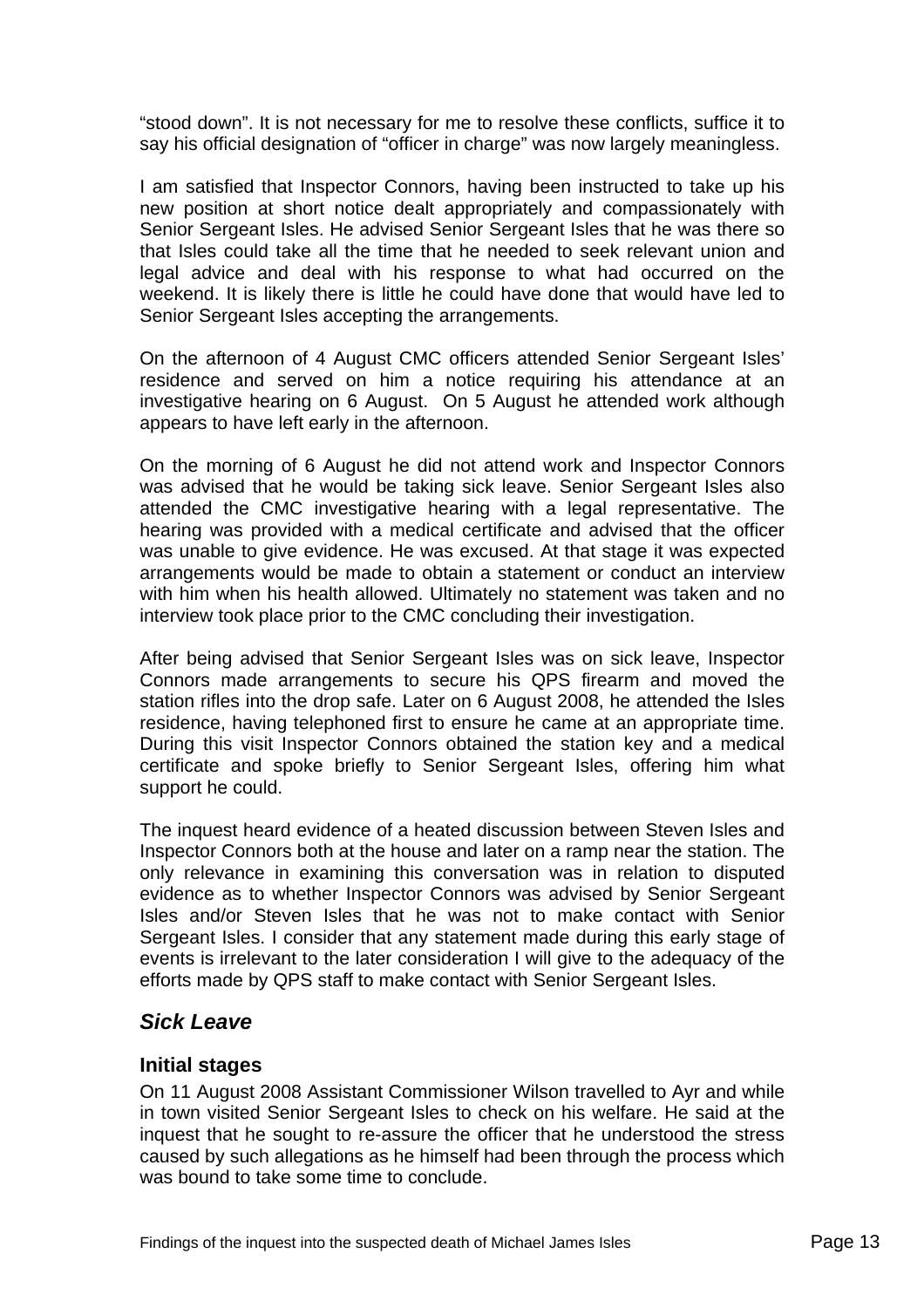<span id="page-15-0"></span>The QPS Human Services Officer (HSO) assigned to Senior Sergeant Isles says that she visited the Isles residence on 14 and 16 August and on 10 and 26 September 2008. She got no answer at the door on these occasions despite indications someone was at home on least one occasion. On 21 August 2008 QPS Chaplain Lindsay Howie attended the Isles residence for a lengthy visit with both Senior Sergeant Isles and his wife Fiona. This was to be the first of many discussions between Reverend Howie and Senior Sergeant Isles.

Reverend Howie told the inquest Senior Sergeant Isles was extremely angry at the way he had been treated by the QPS both on the day the search warrants were executed and subsequently. He told Reverend Howie on several occasions that he "*wanted nothing to do with the bastards"*. It was clear to Reverend Howie that while Senior Sergeant Isles was happy to speak to him he did not want any contact with other senior police. As part of his role Reverend Howie attended monthly QPS Northern Region absence review committee meetings. He told the inquest that during these meetings he would give feedback to human resources personnel and the senior officers in attendance that Senior Sergeant Isles did not want any contact from the QPS other than through himself. He says that Superintendent Noel Powers in particular sought information regarding Senior Sergeant Isles' well-being and encouraged Reverend Howie to continue with his pastoral care.

Reverend Howie said he attempted to make Senior Sergeant Isles see that the authorities were doing what was necessary to respond to the allegations that had been made but in his view, Mr Isles became increasingly paranoid, for example he apparently thought the police station and/or his house was "bugged".

#### **Medical treatment**

Senior Sergeant Isles was initially under the care of Dr Ricardo Martinez, a general practitioner in Ayr. He referred Mr Isles to a local psychotherapist, Mr McLeod who treated Mr Isles on a number of occasions. During one consultation, Senior Sergeant Isles is reported to have said; "*If I was ever to commit suicide I would do it in a way that no one would find me*."

Apparently dissatisfied that he was only being issued short-term sick leave certificates and embarrassed by having to attend regularly for psychological treatment in the local community where he was known so well, Senior Sergeant Isles began seeing a psychotherapist in Townsville. That psychotherapist was Fraser De Groot who worked in the same practice as, and closely with, a general practitioner, Dr Liam Barry. Senior Sergeant Isles saw both of those practitioners for the first time on 15 September 2008. Arrangements were made for the care of his mental health to be shared between the two practitioners whom he then saw on a regular basis over the next 12 months.

Dr Barry told the inquest that he prescribed Senior Sergeant Isles antidepressant medication but that over the following months it became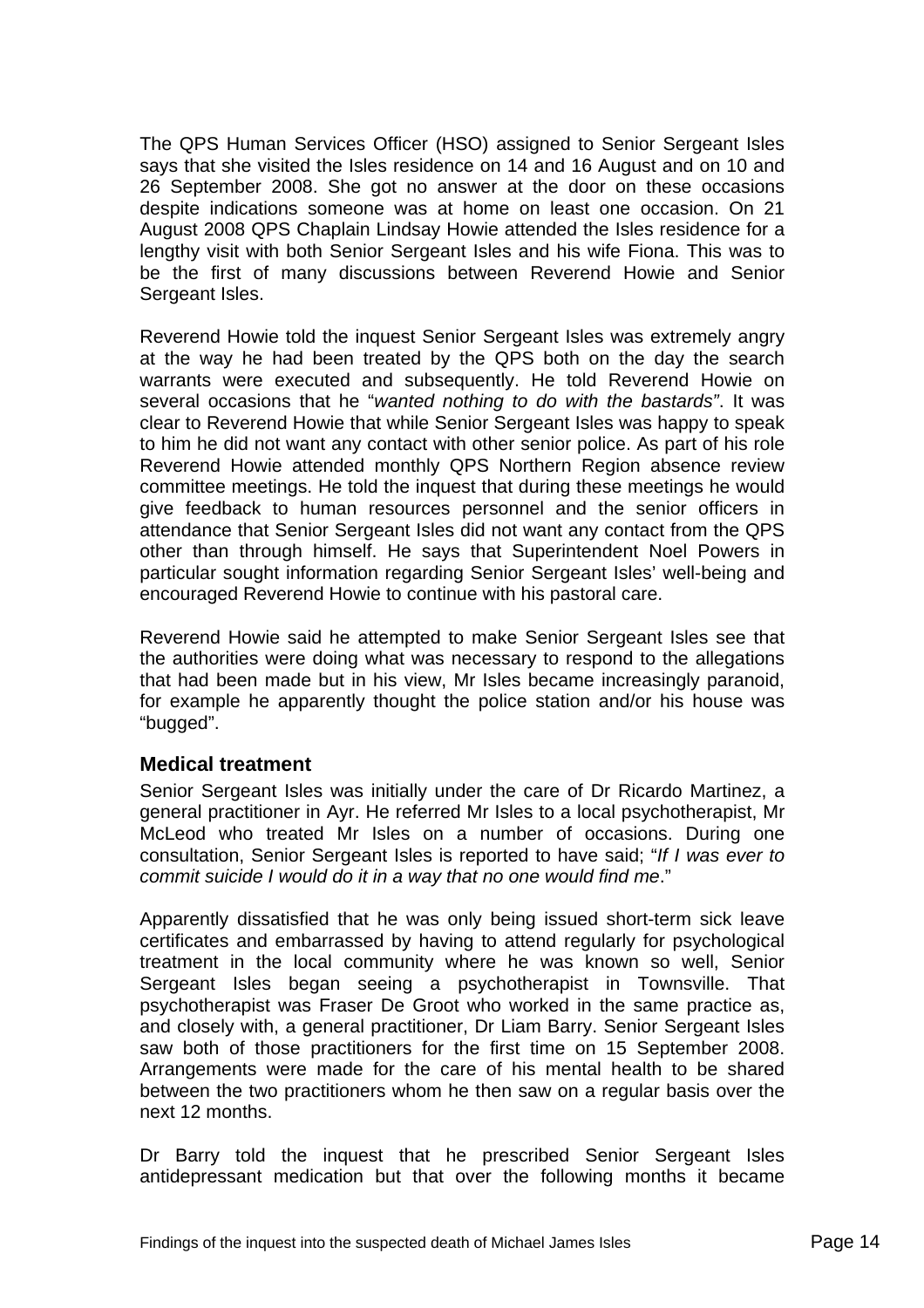<span id="page-16-0"></span>apparent that his patient was not compliant in taking it. He describes Senior Sergeant Isles as a stoic character who was open about his reluctance to take medication for his psychological condition; a position that Dr Barry had experienced commonly among male patients of similar age.

Mr De Groot and Dr Barry considered Senior Sergeant Isles to be suffering from an adjustment disorder with mixed anxiety and depressed mood. Initially, Dr Barry considered the condition to be mild to moderate in severity. The stress caused by his being the subject of an investigation were compounded when Senior Sergeant Isles was required to undergo treatment for a tumour in his breast. This required him to attend Townsville hospital for radiation treatment through the course of early to mid 2009. This treatment was ultimately successful with Senior Sergeant Isles being cleared of cancer.

#### **Notice of unfitness for work**

Steven Isles told the inquest that by early 2009 his father was expressing disappointment at the lack of contact from QPS officers. Steven Isles made a complaint about this to his local Member of Parliament and this appears to have resulted a short time later, on 16 March 2009, in telephone contact from Inspector Neal Wilson, the staff officer for the then Assistant Commissioner Clem O'Regan.

The conversation was taped by Senior Sergeant Isles and a transcript prepared and tendered at the inquest. The content of the transcript was not disputed. In it Inspector Wilson acknowledges that he should have been in contact earlier. He also refers to an earlier discussion with the 'boss' and Chief Superintendent Keating in which it was agreed they "*should be making contact with"* Senior Sergeant Isles. Inspector Wilson considered that this conversation went well and decided to follow it up with a handwritten letter which he delivered to the house of Senior Sergeant Isles on 1 April 2009. This letter made reference to the earlier telephone conversation and expressed a desire to meet. It also stated:

*Both Assistant Commissioner O'Regan and Chief Superintendent Keating have expressed the desire to catch up with you on a social/welfare basis and I understand that is a matter for you to consider. It is separate from my contact with you.* 

Two days later, on 3 April 2009 Senior Sergeant Isles was issued with a "Notice of unfitness for duty on medical grounds" pursuant to section 8.3 of the *Police Service Administration Act* 1990. It was signed by Assistant Commissioner O'Regan and cited as one of its grounds a reasonable suspicion that "*There has been no attempt to be rehabilitated on a return to work plan to perform normal duties*".

Lawyers acting for Senior Sergeant Isles engaged with the QPS in relation to this notice and it was ultimately never acted upon prior to agreement being reached later in the year on Senior Sergeant Isles' return to work. It is however, easy to appreciate that the serving of the notice, which could be the first step in a forced redundancy, could be construed by the recipient as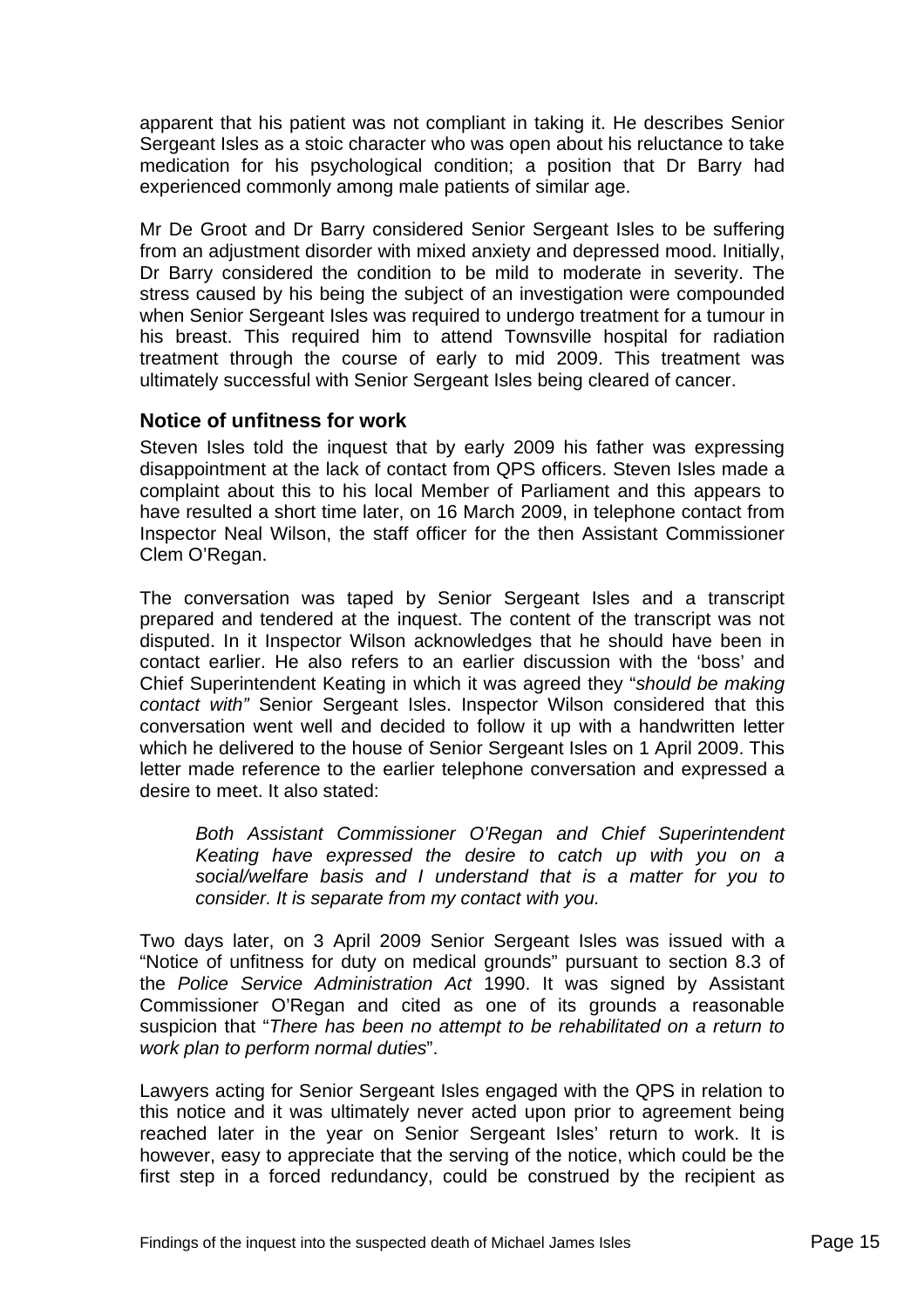<span id="page-17-0"></span>inconsistent with the expressions of concern for the officers welfare made so soon before the notice was served.

In May 2009 Senior Sergeant Isles received notification from the CMC that he had been cleared of any wrongdoing in relation to the investigation into his alleged activities.

Following the execution by the CMC of the search warrant at Ayr Police Station, the QPS Ethical Standards Command had conducted its own audit of the station. That led to a number of adverse findings in relation to administrative aspects of how the station was being operated under the charge of Senior Sergeant Isles. It also led to a disciplinary investigation though, by September 2009, all potential breaches except one were found to have no substance. That alleged breach involved failure to ensure a weapon in the station was properly secured. That matter remained outstanding at time of Senior Sergeant Isles' disappearance.

#### **Thoughts of returning to work**

In July 2009 Senior Sergeant Isles was coming to the end of his accumulated sick leave. Although he would have been able to access the "sick leave bank", administered by the union, he was apparently reluctant to do so. It seems the need to make a decision on his future affected Senior Sergeant Isles' mental health.

On 14 August 2009 he and his wife were holidaying on the Gold Coast. Mrs Isles became sufficiently concerned for her husband's emotional state that she telephoned Dr Barry telling him that Senior Sergeant Isles was very agitated and unable to sleep. Dr Barry considered this to be an episode of decompensation and was under the impression that Senior Sergeant Isles had suffered from a panic attack from the description he was given. He faxed a prescription for Avanza to a chemist on the Gold Coast and stressed the need for Senior Sergeant Isles to take medication diligently given the apparent increased seriousness of his symptoms.

On 17 August 2009 Senior Sergeant Isles contacted Chrys Belford, the QPS Northern Region HR manager and outlined his intention to retire. This required authorisation from the Assistant Commissioner which was granted. Ms Belford contacted Senior Sergeant Isles on 24 August 2009 to confirm the arrangements for his retirement. The following day Steven Isles contacted Ms Belford telling her that his father wanted to withdraw his application. This was later supported with a letter from Mr De Groot stating that his patient was "*incapable and not psychologically fit to make good sound judgement nor instructions* (sic)" at the time. He went on to say "*This further endorses my opinion that he is not ready for….. a return to active work as a police officer."* 

The withdrawal of Senior Sergeant Isles' application for retirement was accepted by Assistant Commissioner O'Regan.

On 29 August 2009, Senior Sergeant Isles saw Dr Barry who renewed his prescription for Avanza. Dr Barry told the inquest that he would only have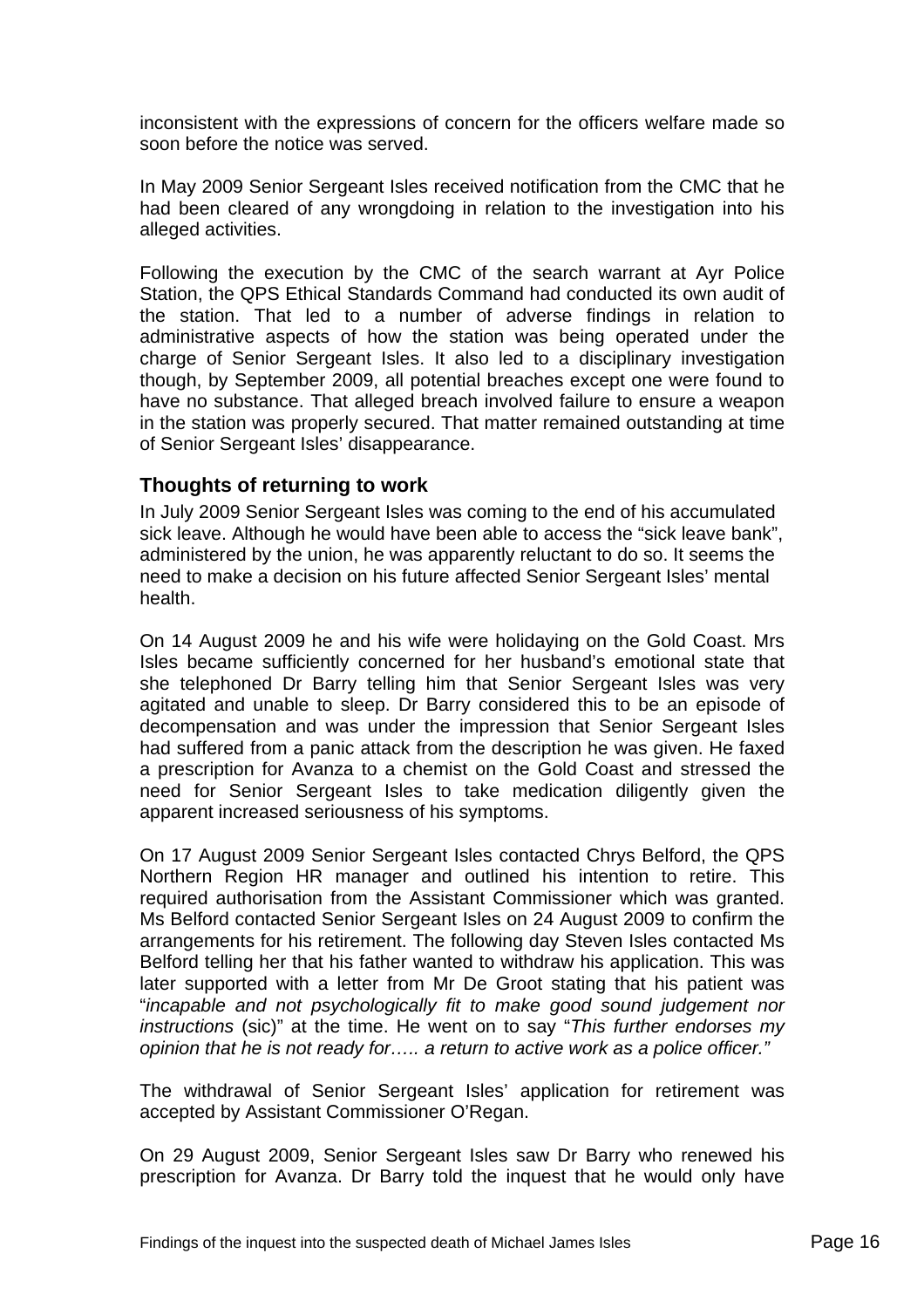<span id="page-18-0"></span>done this if he was satisfied that Senior Sergeant Isles was taking his medication and it was having its desired effect. Senior Sergeant Isles also saw Mr De Groot on that day. Mr De Groot formed the opinion that he was taking the Avanza as directed and "*was the best I have ever seen him*". Notwithstanding, on 8 September 2009, a further certificate for sick leave was provided by Dr Barry with an expiry of 8 October 2009.

On 10 September 2009, Assistant Commissioner O'Regan met with Senior Sergeant Isles to discuss his future. It was agreed he would return to work as officer in charge of Ayr station. It is apparent from a lengthy memo written by Inspector Haughton summarising the then recent medical documentation received by the QPS that he had misgivings about such a return. His memo set out the training requirements that would be necessary to familiarise Mr Isles with the significant changes that had been implemented at Ayr station in his absence.

#### **Return to work plan**

On 16 September a return to work plan was prepared and signed by Senior Sergeant Isles and Dr Barry. It was signed the following day by Inspector Haughton and a human resources officer on behalf of the QPS. The plan provided for Senior Sergeant Isles to commence a two week graduated return to work on 21 September. The plan was flexible to the extent that it specified working hours of between 4 and 7.6 hours per day, five days per week. The plan also set out a number of training requirements. Separately, arrangements were made with training staff in Townsville to ensure Senior Sergeant Isles was in a position to comply with these requirements.

The plan also stated: "*To commence full duties as officer in charge of Ayr Station as of the 05.10.09"*. Dr Barry told the inquest that he had no recollection of signing this document although accepted he had. In his mind he had an expectation of further consultation prior to any formal decision that Senior Sergeant Isles would return to full-time work. To an extent, this is what would normally happen. In addition to having a medical practitioner sign the return to work plan it was QPS policy then, as it is now, that a separate clearance be signed by a medical practitioner prior to an officer's return to work from long term sick leave. In the normal course this should have been done before the start of the graduated return to work on 21 September 2009.

When Senior Sergeant Isles had not obtained such a certificate this requirement was waived by human resources staff on the understanding that the certificate would be presented a short time after his return to work. It appears Senior Sergeant Isles attempted to organise such a certificate because he left a telephone message for Dr Barry on Saturday 19 September 2009 in relation to a "certificate". Dr Barry was busy at the time and was unsure what the message was about. He advised Mr Isles to come in to see him, although this never occurred.

I accept that Dr Barry honestly held the belief, notwithstanding the content of the return to work plan, that he would be further consulted before a decision was made by Senior Sergeant Isles to return to work full time. I also accept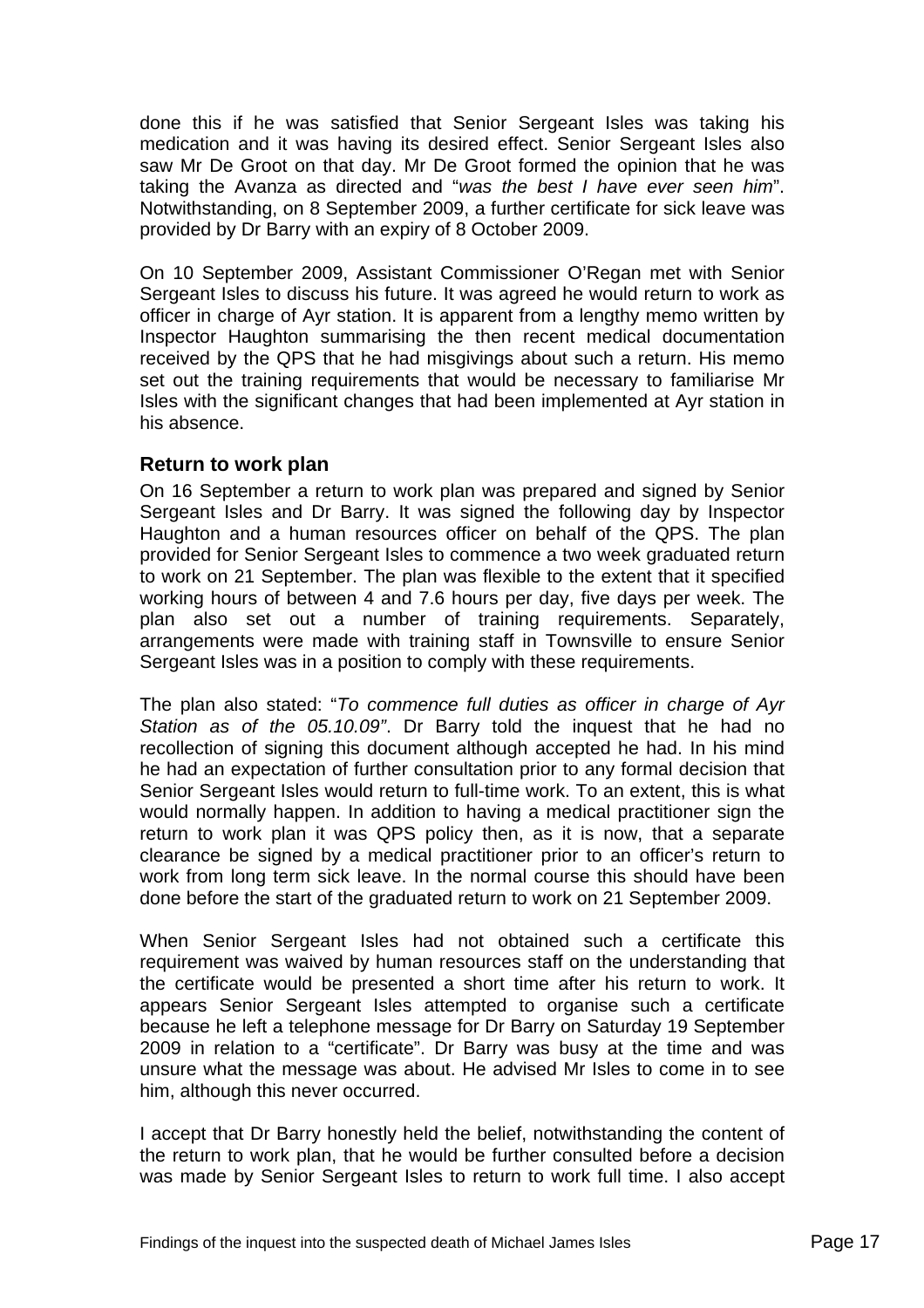<span id="page-19-0"></span>the graduated return to work plan was well thought out and appropriate to the circumstances. Inspector Haughton, in particular, had given significant thought to managing Senior Sergeant Isles' return to work, ensuring he was to receive one on one computer training and that he was not "*set up to fail*", as Inspector Haughton put it, when discussing the arrangements with more senior officers.

I accept that Dr Barry and Mr De Groot conscientiously provided care to Mr Isles throughout the period he consulted them. I also accept the assessment of Dr Barry that Senior Sergeant Isles was fit to return to duty via a graduated return to work plan was in accordance with the evidence known to him.

#### *Return to work*

 $\overline{a}$ 

The Isles family believed their husband and father was looking forward to returning to work since his meeting with Assistant Commissioner O'Regan. In the days leading up to his return he attended the police station to greet some of the officers and familiarise himself with the new surroundings.<sup>[18](#page-19-1)</sup> He had a haircut and ensured, as he always had, that his uniform and shoes were in pristine condition.

The two officers with immediate line control of Senior Sergeant Isles, Inspector Haughton and Superintendent Noel Powers, travelled to Ayr to meet with him on the morning of 23 September 2009. The meeting was intended as a greeting and then briefing in relation to the changes that had occurred at the station, the training that had been organised for the following days, and the results of the ESC audit of the station. In relation to the last matter the outstanding disciplinary charge against Senior Sergeant Isles was discussed with the result being an agreement to deal with it over the following weeks. It is likely that, if proven, this would result in "managerial guidance" and no more. The officers said they told Senior Sergeant Isles this.

Inspector Haughton and Superintendent Powers both gave evidence at the inquest. Despite the outstanding acrimony between Senior Sergeant Isles and Inspector Haughton over the events of 2 August 2008, they said the meeting was held in an amicable way, although Superintendent Powers considered Senior Sergeant Isles was clearly uncomfortable with the meeting and "*did not want to be there*". That is hardly surprising given the subject matter which included a review of the ESC critique of his period as officer in charge of the station. I readily accept that such a meeting was necessary in circumstances where the intention was for Senior Sergeant Isles to take up an important and demanding role only two weeks later. Although Senior Sergeant Isles mentioned the meeting to his family that evening, there is no evidence that he found it upsetting or excessively confronting.

During the investigation into Senior Sergeant Isles' disappearance concerns were raised by his family about the appropriateness of him having been seated in an exposed section of the station where he was in plain view of other staff when he returned to work. I have viewed that part of the station.

<span id="page-19-1"></span> $18$  A new police station at Ayr had been opened while Senior Sergeant Isles was on sick leave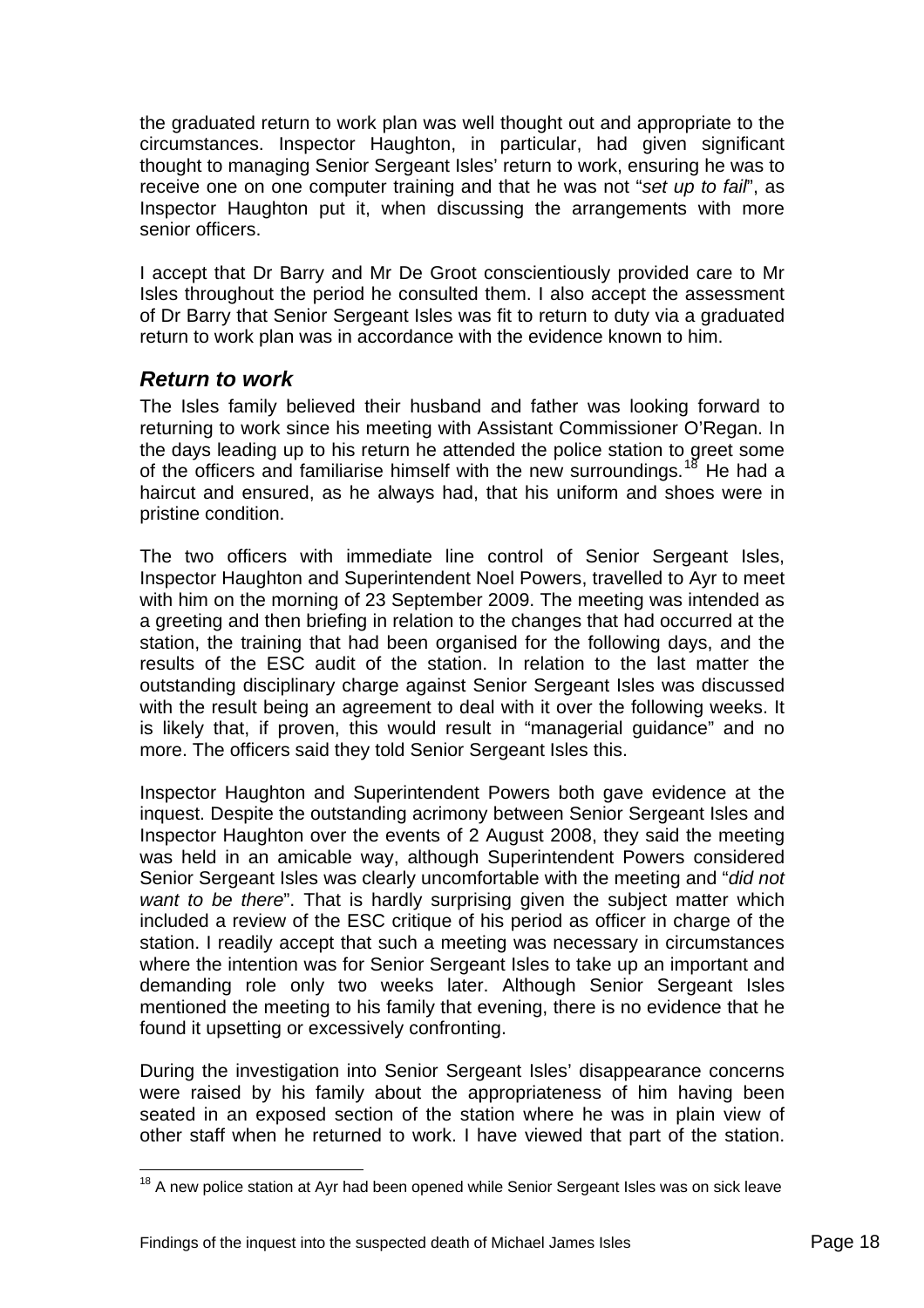<span id="page-20-0"></span>There is no doubt it is in an exposed position. I also accept, though, that the acting officer in charge of the station at the time offered his office to Senior Sergeant Isles on his first day back. Sensibly and graciously, because for the next two weeks he would often be regularly out of the office for training, Senior Sergeant Isles declined the offer. In circumstances where the QPS had received medical clearance for Senior Sergeant Isles to be running the station only two weeks later I do not consider that his positioning on these two days should be criticised.

After his first two days at work, during which he worked approximately 4 hours on each day, there were no signs that Senior Sergeant Isles was not coping with the situation. His colleagues and family did not notice anything that caused them to be concerned for his welfare. He had told his family that on those first two days he had little to do. In part this was because a new computer management system had been installed by the QPS during his period of absence and prior to his training (scheduled for Thursday and Friday that week) he would have had limited access to the system.

On the afternoon of Tuesday, 22 September 2009 Inspector Haughton telephoned Senior Sergeant Isles to ensure that he was ready to attend operational skills training in Townsville the following day. In particular, he wanted to check that Senior Sergeant Isles would be all right if the day extended beyond four hours as was likely. Inspector Haughton told the inquest Senior Sergeant Isles said he was happy with the arrangements for the following day and had no problem with the extra hours or the travel to and from Townsville.

That evening Senior Sergeant Isles dined with his family and a family friend in a local restaurant. They all reported him to be in good spirits and did not notice anything about his demeanour that concerned them.

#### *Events of 23 September 2009*

At the time, Senior Sergeant Isles' family noticed nothing unusual about his actions or demeanour while getting ready for work on the morning of Wednesday, 23 September. He went to the police station where the logging system records him entering at 7:12am. A minute later he entered the equipment room where he obtained his equipment from the locked gun safe. He did not remove his service issue Glock pistol. CCTV footage shows Senior Sergeant Isles getting into an unmarked police Toyota Aurion alone. He is observed to drive away from the station at 7:22am.

Senior Sergeant Isles drove the short distance to his house. A nearby resident, Beverley Kelly, recalls seeing him drive up to his residence in a silver sedan which was then parked outside. A short time later she saw Senior Sergeant Isles place *"something*" in the boot of the car. She was unable to say what it was.

After returning to his house Senior Sergeant Isles had a brief conversation with his wife about lunch money (she gave him \$20 to add to the \$5 he had on him) and with his son Steven (going to the trouble of swapping his chipped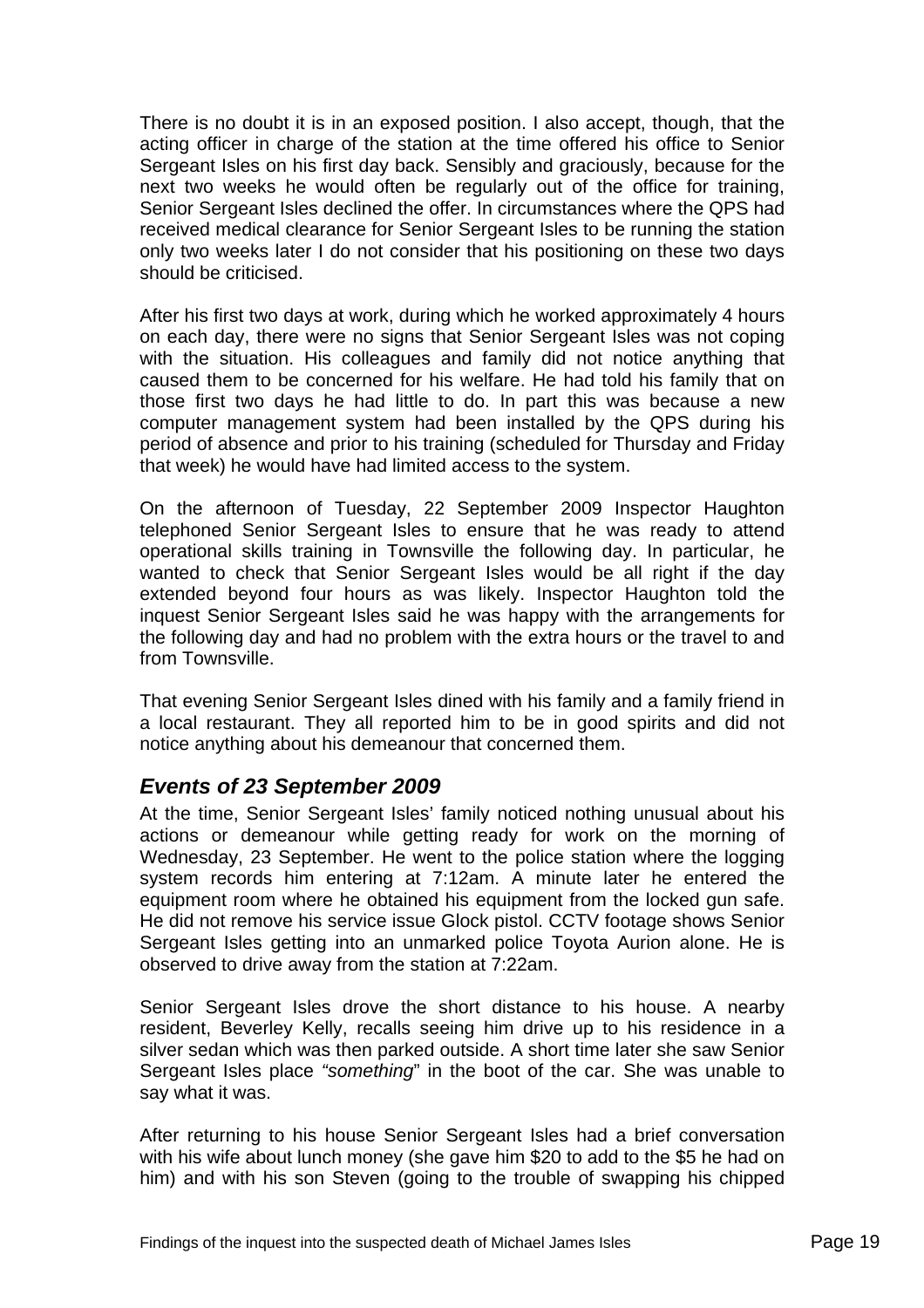<span id="page-21-0"></span>sunglasses for Steven's which were in better condition). Carrying a notepad, he returned to the car and set off, apparently, for Townsville where his training was to take place that day.

It was later noticed that he had not taken his mobile phone with him as was usually the case.

#### **Failure to attend training**

Sergeant Albert Stillaway was conducting an operational skills training session in Townsville on 23 September. That morning he reviewed the list of the 10 participants attending his class that day. The list did not include the name of Senior Sergeant Isles who had been a late addition. A short time later, and well before the commencement of the session, the training coordinator, Sergeant Garry Haslam, told Sergeant Stillaway that Senior Sergeant Isles was coming to his session today.

At the scheduled start of 9:00am two of the 11 officers expected had not turned up to Sergeant Stillaway's class and ultimately never did. One of those officers was Senior Sergeant Isles. Early in the session another officer had to leave due to operational reasons. All three officers were marked as having not attended on the session attendance sheet. The inquest was told that neither the failure by officers to attend training nor the requirement for an officer to leave during training were unusual events. There was no policy, requirement or practice to make enquiries about why there had been a failure by an officer to attend. The responsibility for completing this mandatory training fell first on the officer him or herself and, if not completed within the requisite time, on the training officer with oversight of that individual.

I am satisfied that no criticism should be made of Sergeant Stillaway. There was no expectation he would make any further enquiries when Senior Sergeant Isles did not attend training that day. Whether such an expectation needs to exist through a change in practice or policy is a matter I will address later in these findings.

#### **Eye witness accounts**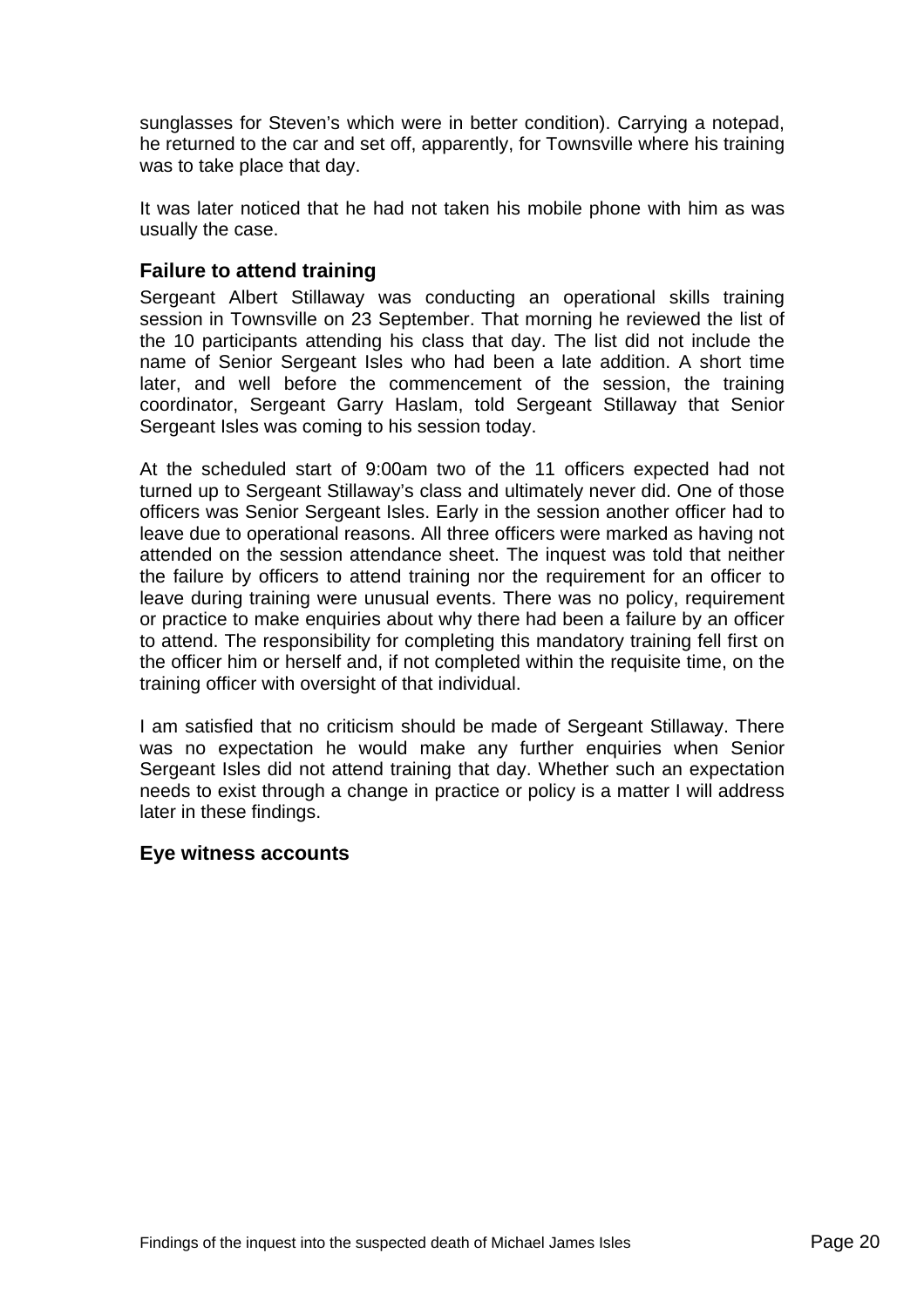

Just after 8:00am on 23 September 2009 Jason Rose, a truck driver, was travelling east on Ayr-Dahlberg road. He had been warned via his CB radio of an unmarked police car travelling west on the same road. A short distance to the east of the turnoff to the township of Clare, Mr Rose observed a silver sedan. Despite being unmarked, it was recognisable to him as a police vehicle though he was unable to see the driver.

Paul Hatch, a local farmer, was disc ploughing a field at 342 Mulgrave Road, Clare. He observed a silver sedan travelling west along Mulgrave Road. The car stood out to him as it was travelling at only 60 to 70 kilometres per hour on a road where he was used to seeing cars travel at around 100 kilometres per hour. Mr Hatch thought that he first saw the car somewhere between 9:00 and 9:30am although he did not have a watch and when he gave evidence at the inquest he conceded it could have been earlier. Around 10 to 20 minutes later he saw what he believed to be the same car, travelling at the same unusually slow speed, again. He was unable to recall which way the car was travelling on this occasion. He remembers thinking that the driver may be a tourist as it was often the case in his experience that tourists would drive along Mulgrave Road before realising that it turns to gravel a short distance later and then retreating. Mr Hatch had met Senior Sergeant Isles on a few occasions so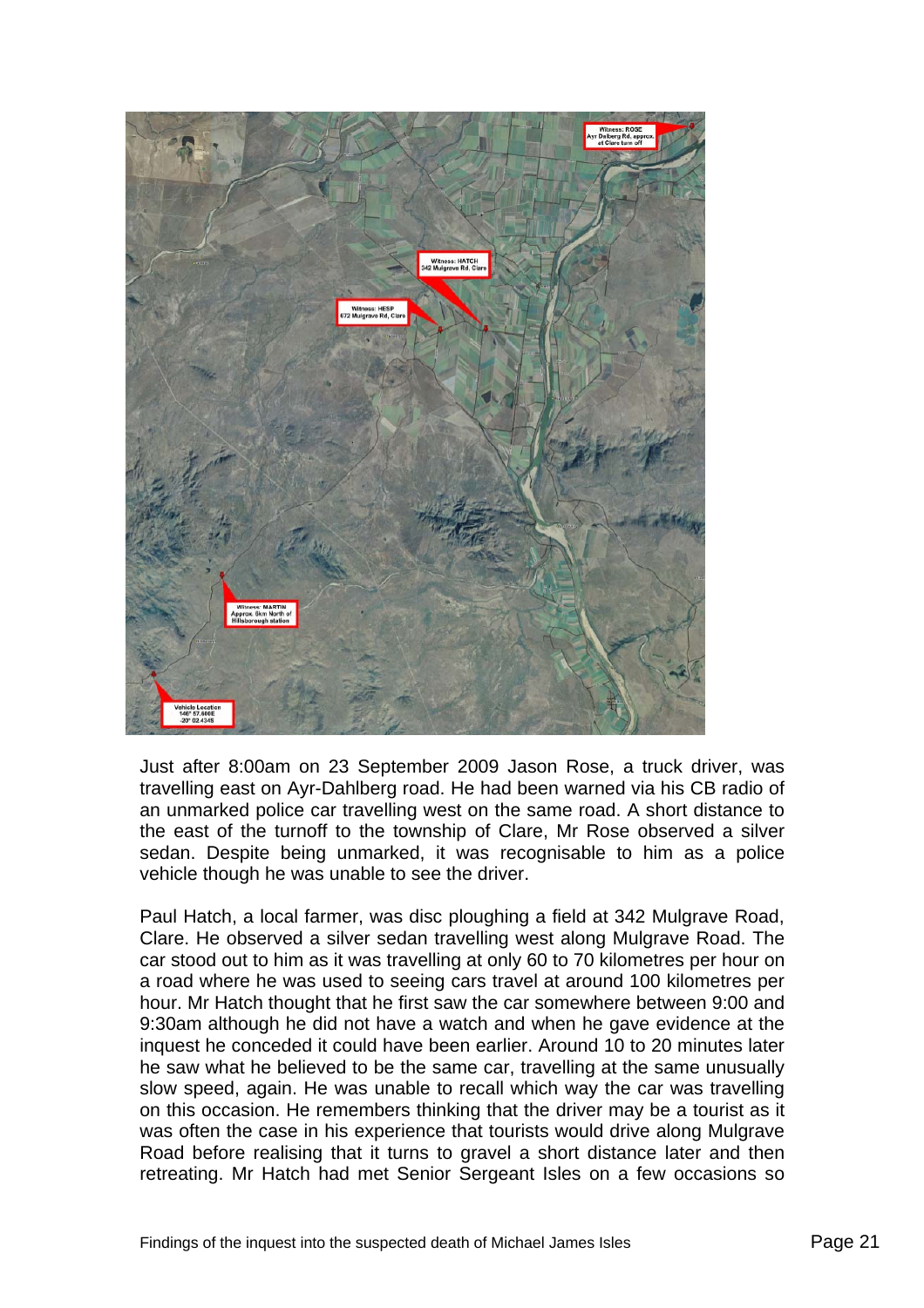was familiar with his appearance. Due to his distance from the car he was able to describe the driver as an older grey-haired man but was not in a position to confirm whether or not it was Senior Sergeant Isles. He was adamant there was only one person in the car.

Mr Hatch thought little of this until he had a discussion several days later (likely on 28 September 2009) with another resident of Clare, Sonia Hesp. She had also seen a silver sedan turning around near the intersection of Mulgrave Road and Freeman Road while looking from her kitchen window on 23 September 2009. Although they considered the possibility that the vehicle may be that of Senior Sergeant Isles (which by then had been well-publicised as missing) they did not report this information to police. It was not until they were later approached by police as part of the investigation into the disappearance of Senior Sergeant Isles that these versions emerged. By this time the vehicle had been independently located.

Susan Martin had finished work as a cleaner at a Powerlink construction site on Ayr-Ravenswood Road that morning. She was travelling from the site eastbound towards Ayr. Between 9:10 and 9:25am she passed three vehicles in the space of about two minutes travelling in the opposite direction towards the town of Ravenswood. She found this unusual as it was rare to pass any vehicles on this stretch of gravel road. She described the first of these vehicles as a light-coloured sedan and it stood out in her mind as she recalls thinking that the driver (who she did not see) would need to take care driving a sedan over the rough terrain to the west. She described the second vehicle as being dark and similar to a Mitsubishi SUV 4WD. The third vehicle was a light-coloured 4WD wagon. Ms Martin said she thought it was possible the vehicles were travelling together, but they weren't driving in a close convoy.

Lawrence Smith is a resident of New Zealand who was holidaying in Australia in September 2009. He had stayed at the Imperial hotel in Ravenswood on the evening of 22 September. The following morning he drove to the homestead of Hillsborough Station just off Ayr-Ravenswood Road. There he asked for permission to prospect for gold on the station. He had been on the property the previous year for the same purpose. He was granted permission and then drove back along the road towards Ravenswood and turned left (south) onto an undulating dirt track which leads to Eight Mile Creek. On his estimation, he arrived at the creek at around 10:00am and was surprised to find a late model Toyota sedan parked in the middle of the dry creek bed blocking the crossing.

Mr Smith parked his vehicle and inspected the Toyota. He walked around it looking for signs of the owner. He did not touch the car and the tinted windows made it difficult to see inside, but he could tell that there was no one in it. He says he did not observe anything to indicate where the driver of the car may have gone. He walked 100 metres towards a nearby windmill and watering trough thinking that the owner of the vehicle may be there. Finding no one he continued to walk south along the creek bed looking for gold. After two and a half hours he returned to his vehicle and had lunch for around half an hour. Mr Smith told the inquest that he again examined the Toyota and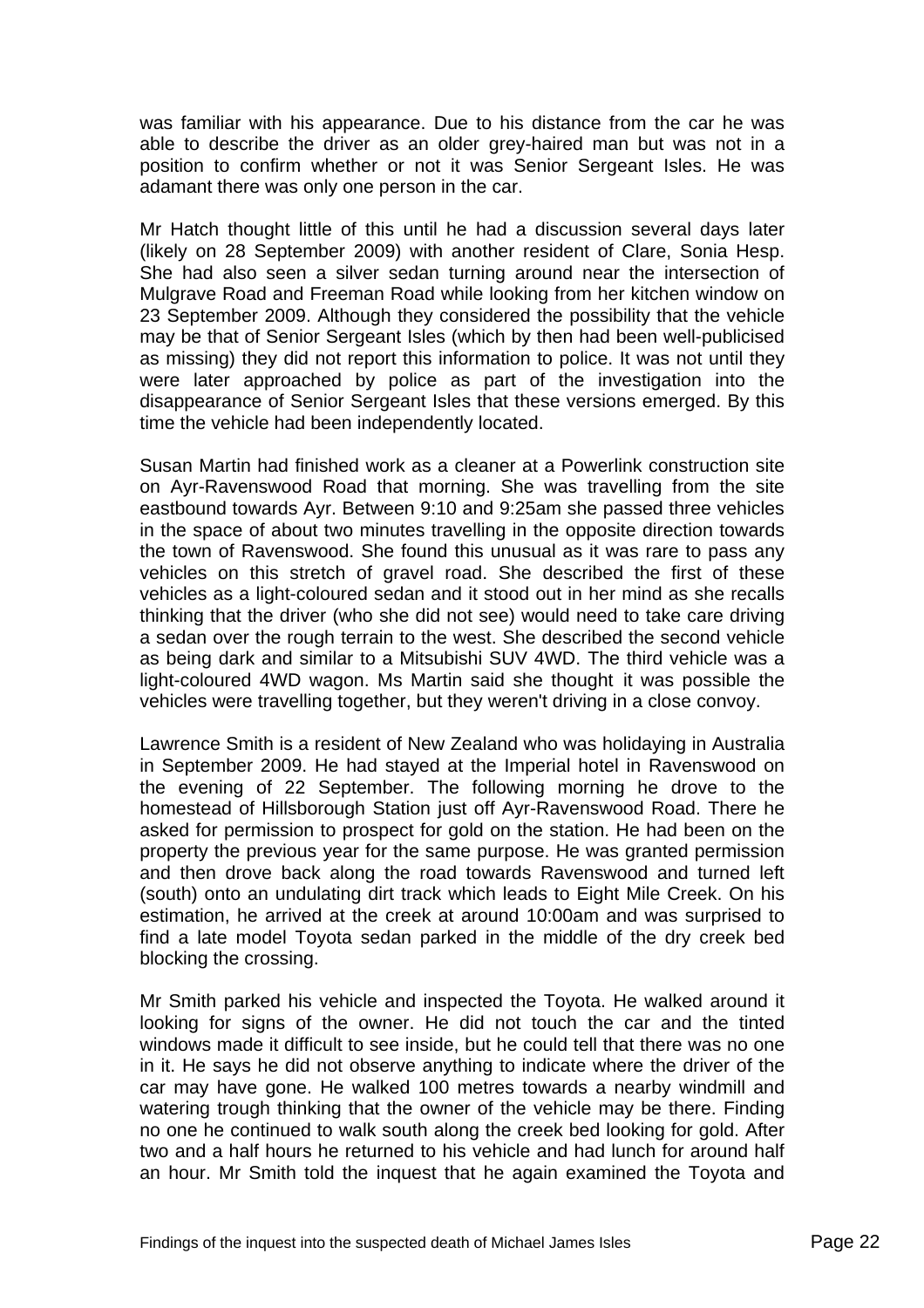specifically looked for footprints that may have been associated with the vehicle but saw none except his own. Leaving at about 1:00pm he drove back to Ravenswood to spend the night.

The following morning, after fossicking some more, he went back to the homestead to report the Toyota but found no one home and so returned to Airlie Beach where he was staying. On 30 September he became aware a police officer was missing and that Hillsborough Station was near the area where searches were being conducted. He contacted the local police station and told an officer of the car he had seen.

#### **Alarm is raised**

By 6:30pm on the evening of 23 September 2009 Fiona Isles had been worried about her husband's lateness for some time. At that time she called Ayr police station to see if there had been any contact with him. Enquiries were made with the operational skills trainers in Townsville and it was discovered that Senior Sergeant Isles had not attended training that day. Sergeant Rickerby who had obtained this information was sufficiently concerned that he attended the Isles residence and took some further information. He advised the acting officer in charge and checked the station gun safe. He rang the Isles residence and spoke to Steven Isles who then advised him that it appeared a shotgun was missing from the gun safe in the Isles residence. It became apparent later in the evening that there were likely also shotgun shells missing. While he was taking details about the shotgun, Sergeant Rickerby heard a woman scream in the background. He says he was advised by Steven that his mother had found "*a suicide note*".

Fiona Isles says that she had begun to panic as it was so unlike her husband to not be home at that time. She began looking through the house and says that she was going through folded clothes on top of a cupboard in their bedroom when she came across a blue hardcover notepad. She was familiar with this notepad recognising it as one her husband used to note his thoughts when "*suffering from stress and depression*". On the last in a series of used pages from the back of the book was a one page, undated, handwritten entry signed "*Mick + Dad*". It commences:

#### "*This is nobody's fault but mine. I feel old and have lost the will to do anything. I feel a failure and a loser, particularly to my family whom I love so much."*

The note does not expressly refer to an intention to suicide but is unmistakably one intended to convey that impression. Insofar as it ascribes any basis or motive for suicide, no specific mention of the QPS is made. It does, though, refer to people that have been there for him "*during this time*" in a way that makes it a likely reference to the stresses of the previous 12 months.

Once the information regarding the missing shotgun and the note were known, senior police were immediately notified. Acting Chief Superintendent Powers was appointed to the role of family liaison officer. Two major incident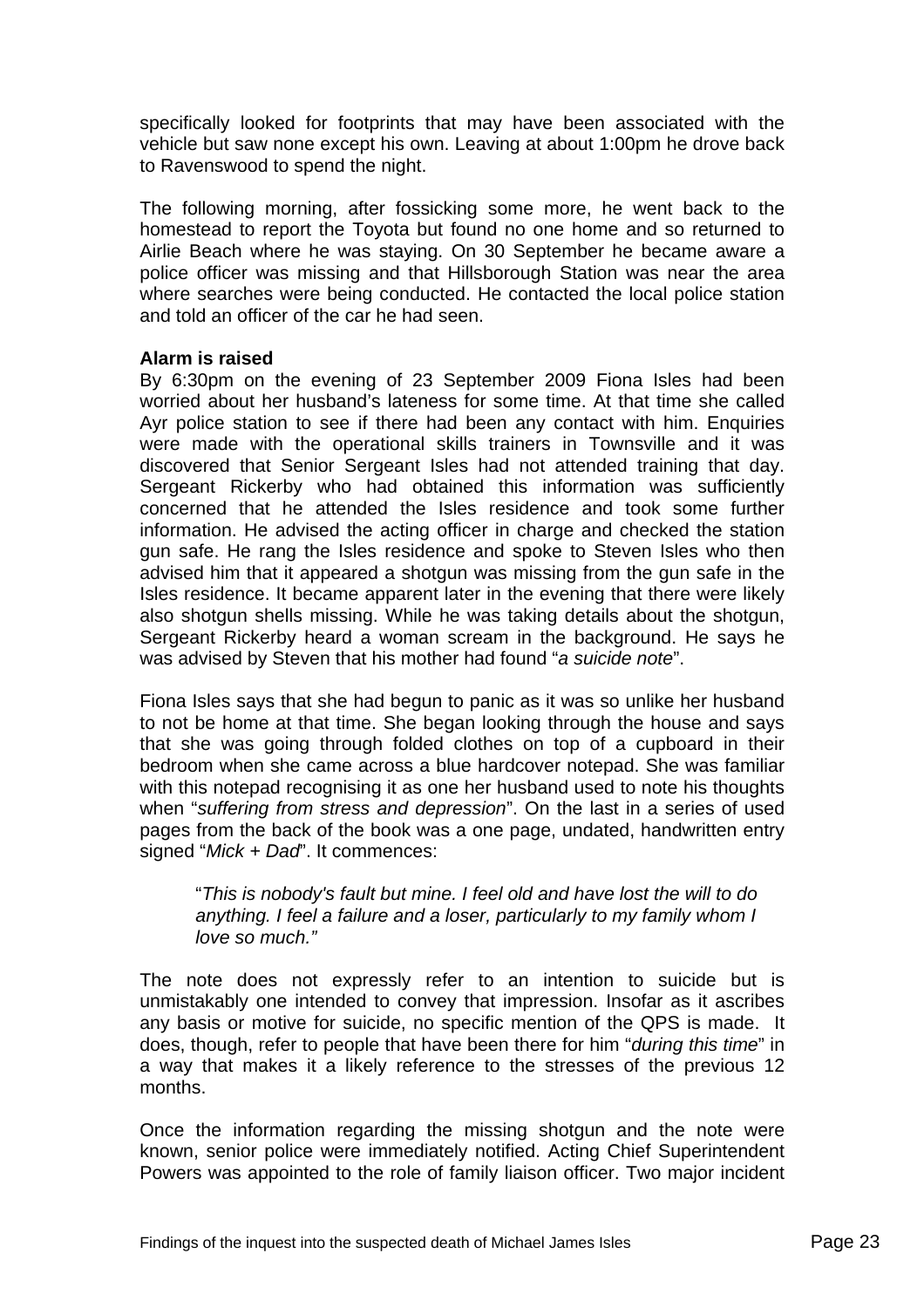<span id="page-25-0"></span>rooms were established to support the investigation, one in Townsville to provide intelligence and investigative support and one at Ayr station for the purpose of search and rescue coordination.

Two detectives from Townsville interviewed Fiona and Steven Isles that evening. Fiona Isles told the investigators that her husband's level of depression had deepened approximately five weeks prior to his disappearance. This is consistent with the timing of her contact with Dr Barry while on holiday at the Gold Coast. She said of him at that time; *"he's just a broken man, I knew he was getting worse because he stopped gong to church and he stopped exercising."* 

Police patrol vehicles were tasked that night to search the road between Ayr and Townsville. At the time a large dust cloud was present over northern Australia and that precluded any air search until the following day.

# *The search*

#### **Prior to discovery of the vehicle**

The search for Senior Sergeant Isles was initially coordinated by Senior Constable Jason Jesse. He had 20 years experience in the coordination of marine and land search operations at that time. He attended the forward command post at Ayr police station in the early hours of 24 September 2009 to begin planning for that day's search. The aerial search at that time and on subsequent days focused on the area between Ayr and Townsville. It gradually extended west over subsequent days before air assets were then tasked to the Paluma Ranges north of Townsville to investigate a possible sighting of the missing Toyota. Prior to the air assets being reassigned for this purpose, the search had covered a significant area and had extended west to a point only just short of where the vehicle was ultimately located. The map below shows the extent of the air search prior to the vehicle being found and the location in which it was ultimately found.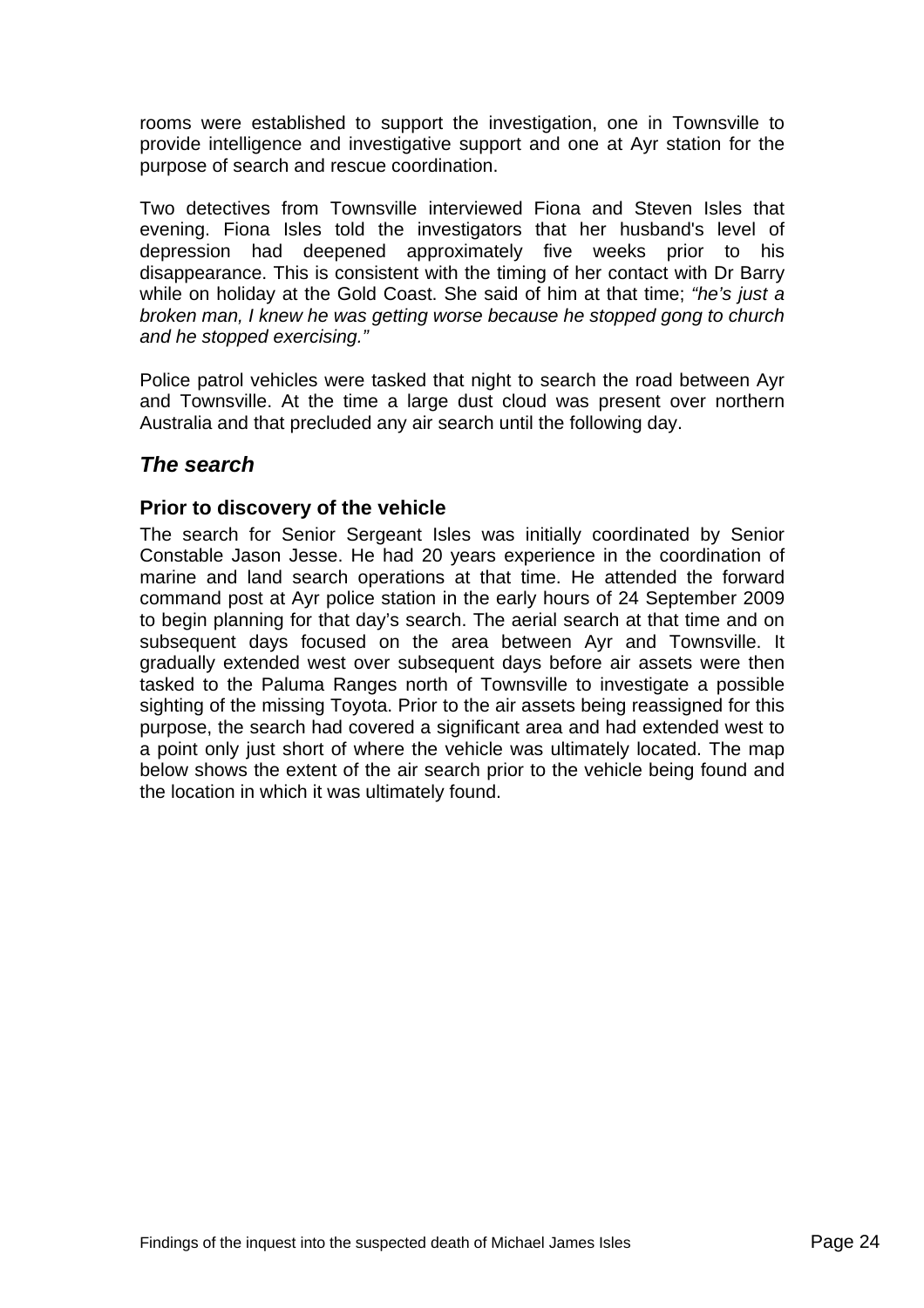<span id="page-26-0"></span>

On 24 September 2009 Senior Constable Jesse tasked Senior Constable Ian Bowron, the officer in charge of Ravenswood police station to perform a search of Ayr-Ravenswood Road including tracks leading from the road.

In the course of performing this task Senior Constable Bowron turned off the main road and travelled down the dirt track on which Lawrence Smith had seen the Toyota the day before. After travelling approximately 100 metres Senior Constable Bowron formed the view that a two wheel drive sedan would not have been able to progress any further along the rough track. He turned back to the main road and continued his search without having seen the Toyota despite coming within a few hundred metres of it.

#### **The vehicle is found**

On the morning of Monday, 28 September 2009 the manager of Hillsborough Station, Adrian Loader, travelled along the same dirt track to inspect the windmill and water trough near Eight Mile Creek. As with Mr Smith five days earlier, he came across the Toyota parked at a point where the track traverses the dry creek bed. He inspected the vehicle and found no obvious sign of human movement. His initial thought was that the vehicle was a dumped stolen car and after attending to his duties he returned to his home and contacted Senior Constable Bowron at Ravenswood. Senior Constable Bowron met Mr Loader and they travelled to the car together. It was confirmed as the missing a vehicle of Senior Sergeant Isles and senior police were notified.

A detailed forensic examination of the vehicle was undertaken and a series of photographs taken; one of those is reproduced below.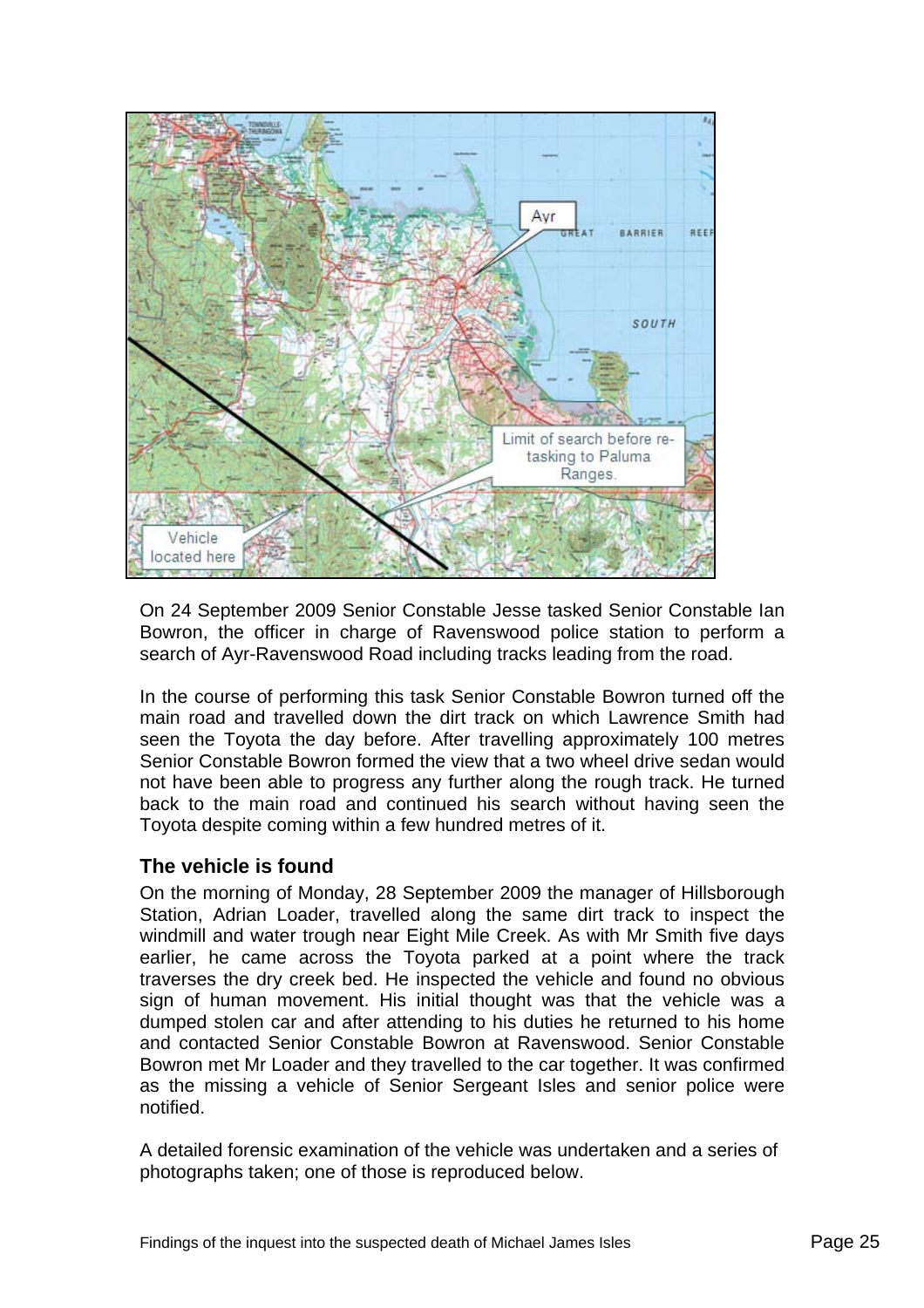

It can be seen that the vehicle was not bogged or stuck in the creek bed. The collection of leaves and cobwebs on the vehicle indicated it had been there for some time.

The odometer reading was 79 km more than when it was booked out on 23 September 2009. This distance accords very closely with that between the location where the vehicle was found and the police station in Ayr. The vehicle's trip computer showed that since the engine of the vehicle had last been turned on, the vehicle had been running for 40 minutes and had travelled at an average speed of 70 km/h. After adjusting for the various quirks of the computer system, this corresponds to a distance of 45 to 48 km. This is the distance between the point where the vehicle is found and a point just south of Clare.

The parking brake of the vehicle was off and the keys were located on the front driver side floor. A set of Senior Sergeant Epaulettes were in the drink holder in the centre console. A uniform shirt was stuffed under the front passenger seat with a uniform utility belt. A \$20 note was located in the left side shirt pocket and a \$5 note was located in the right shirt pocket. An exercise pad was found on the floor in the back of the vehicle. Uniform pants and belt were located in the boot along with a hessian bag and a blanket. The last two items were later identified by Fiona Isles as coming from under their house. Also in the boot was a box which holds 25 shotgun cartridges when full. It was found to contain nine cartridges. A fingerprint of Steven Isles was found on one of them.

The vehicle was tested for DNA and fingerprinted. No latent fingerprints were discovered in the vehicle. A number of mixed DNA profiles were obtained from the interior of the sedan. This is thought unsurprising given its use by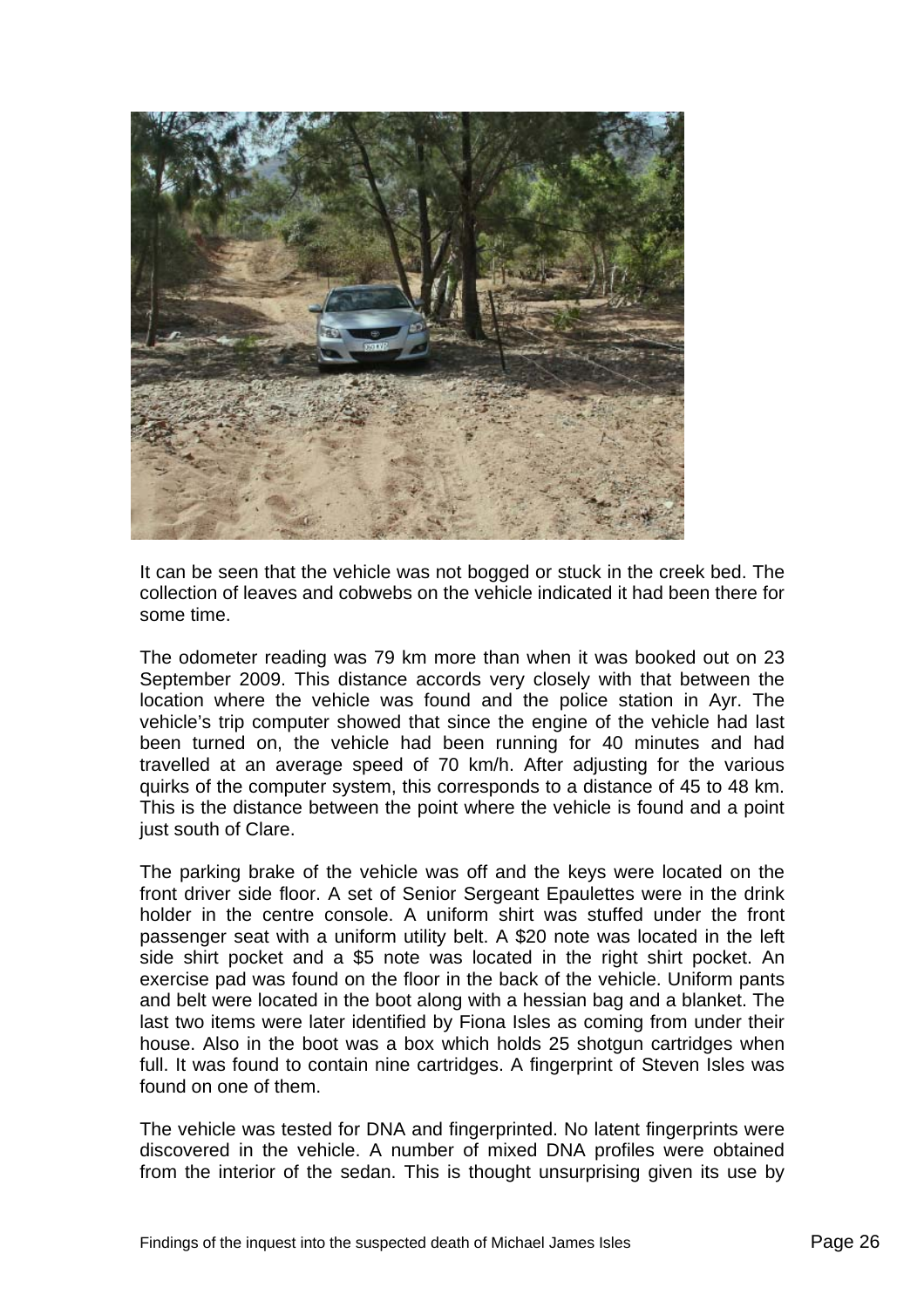<span id="page-28-0"></span>various police officers for many different purposes including transport of members of the public.

On the afternoon of 28 September 2009 a number of police and eight State Emergency Service (SES) personnel conducted a search east and west along Eight Mile Creek from the point where the vehicle had been found. Air assets were redeployed to search the area around the location of the vehicle.

#### **Geography and terrain**

The map below depicts the terrain around the location where the vehicle was found. The box around that location represents the 4 x 4 km area where foot searches were concentrated over the following days. Also depicted is the much larger area of aerial search. In the latter part of the search, foot searches were conducted in areas outside the box though, necessarily, with less intensity of coverage.

Those searching in the days after the vehicle had to contest high temperatures and difficult, rocky terrain. The heat meant that police dogs could only be deployed for short periods.



#### **Extent of the search**

On 29 September 2009 Senior Sergeant Warren Francis from the Brisbane Water Police was asked to provide an officer to assist with co-ordination of the search. Senior Sergeant Francis was then, as now, the most experienced search and rescue coordinator in the QPS having coordinated or been involved in around 1000 search and rescue incidents in the past 24 years. He personally travelled to Ayr to take over coordination of the search for Senior Sergeant Isles.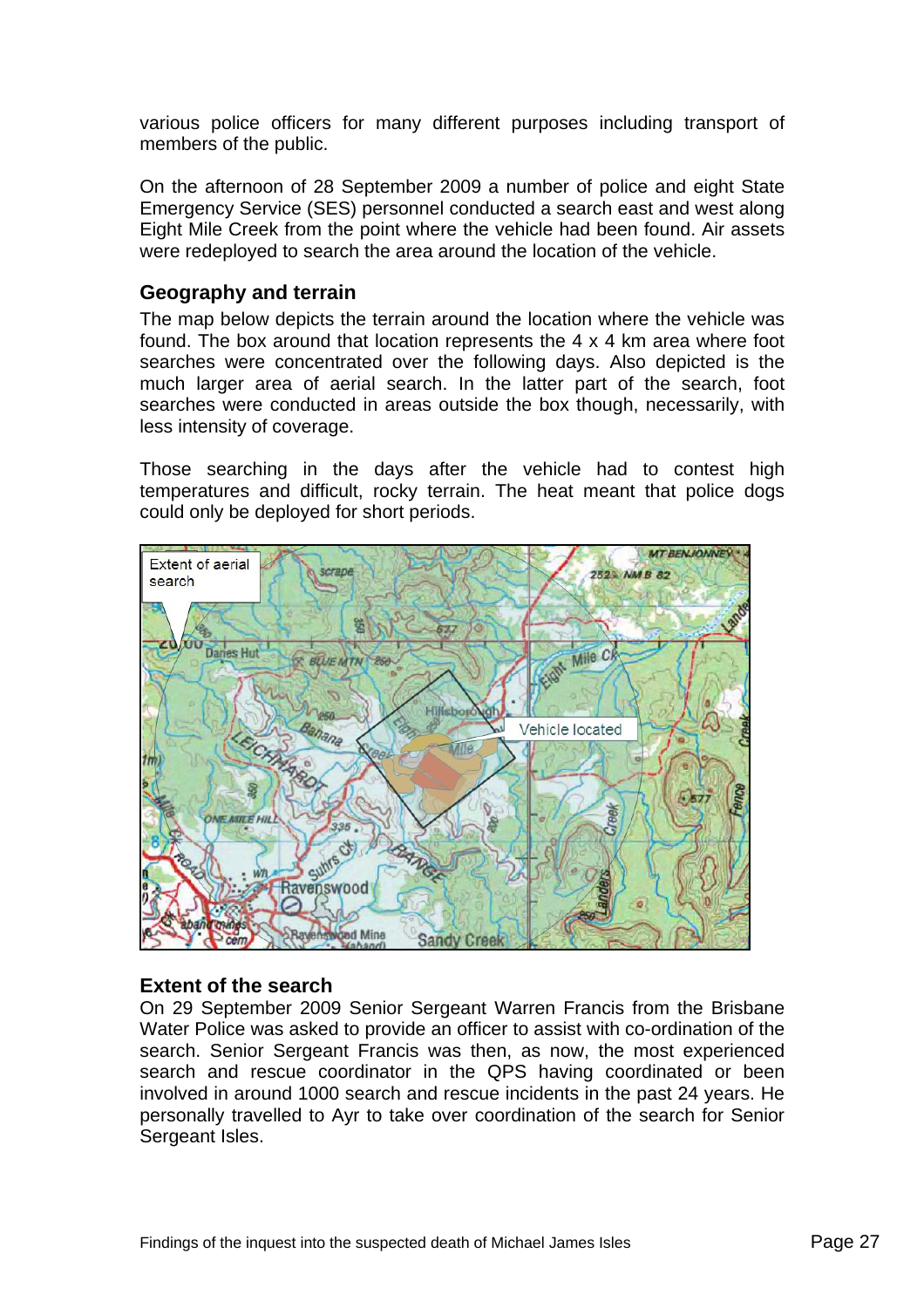Senior Sergeant Francis told the inquest that he received an extensive briefing from Senior Constable Jesse and that in his opinion the coordination of the search to that point had been well managed. Senior Sergeant Francis received a formal handover on the morning of 30 September. At this time arrangements had already been made by Senior Constable Jesse for the allocation of resources for the search on that day. This involved an increase in the resources deployed on the previous day. On 30 September, day 7 of the search, one rotary winged aircraft, 32 SES volunteers, seven police officers, 43 Australian Defence Force personnel, 1 general-purpose police dog, 1 cadaver dog, 2 police off-road motorcycles and riders, 1 mobile police command post facility and 2 police Quad bikes and riders were involved in the search.

It was apparent on this day that the dogs were suffering serious limitations in that any scent was now seven days old and had most likely been non-existent after a matter of hours. Because of this and their susceptibility to heat exhaustion they were not used again after this date.

The intensity of the search increased until Friday 2 October 2009 when the resources deployed in the search area were at their peak. In addition to the aircraft and motorised vehicles referred to above, there were 130 police officers, police academy staff and recruits, SES volunteers and Australian Defence Force personnel searching the areas directed by Senior Sergeant Francis.

Late on 1 October 2009, Senior Sergeant Francis consulted with Dr Jeff Brock, a specialist in survival medicine. Dr Brock provided the following opinion:

*If the missing person was still, not walking or self helping, uninjured, remaining in a sheltered position and was drinking any available water he would be at the extreme range of survival. It is not considered he would last longer than tonight. If the missing person was self helping, wandering around lost then the time frame for survival has long passed. The missing person would be deceased*.

Notwithstanding this advice, Senior Sergeant Francis sought permission to extend the search into 3 and 4 October 2009 and into an area east of the existing search area. This permission was granted and the area was covered with gradually dwindling resources.

On 5 October 2009 the search was halted and Senior Sergeant Francis returned to Brisbane. Since that time there have been a number of subsequent searches performed by both the Townsville water police and Townsville stock squad. Senior Sergeant Francis had involvement in one of these searches which was conducted by Townsville water police from 26 to 30 October 2009.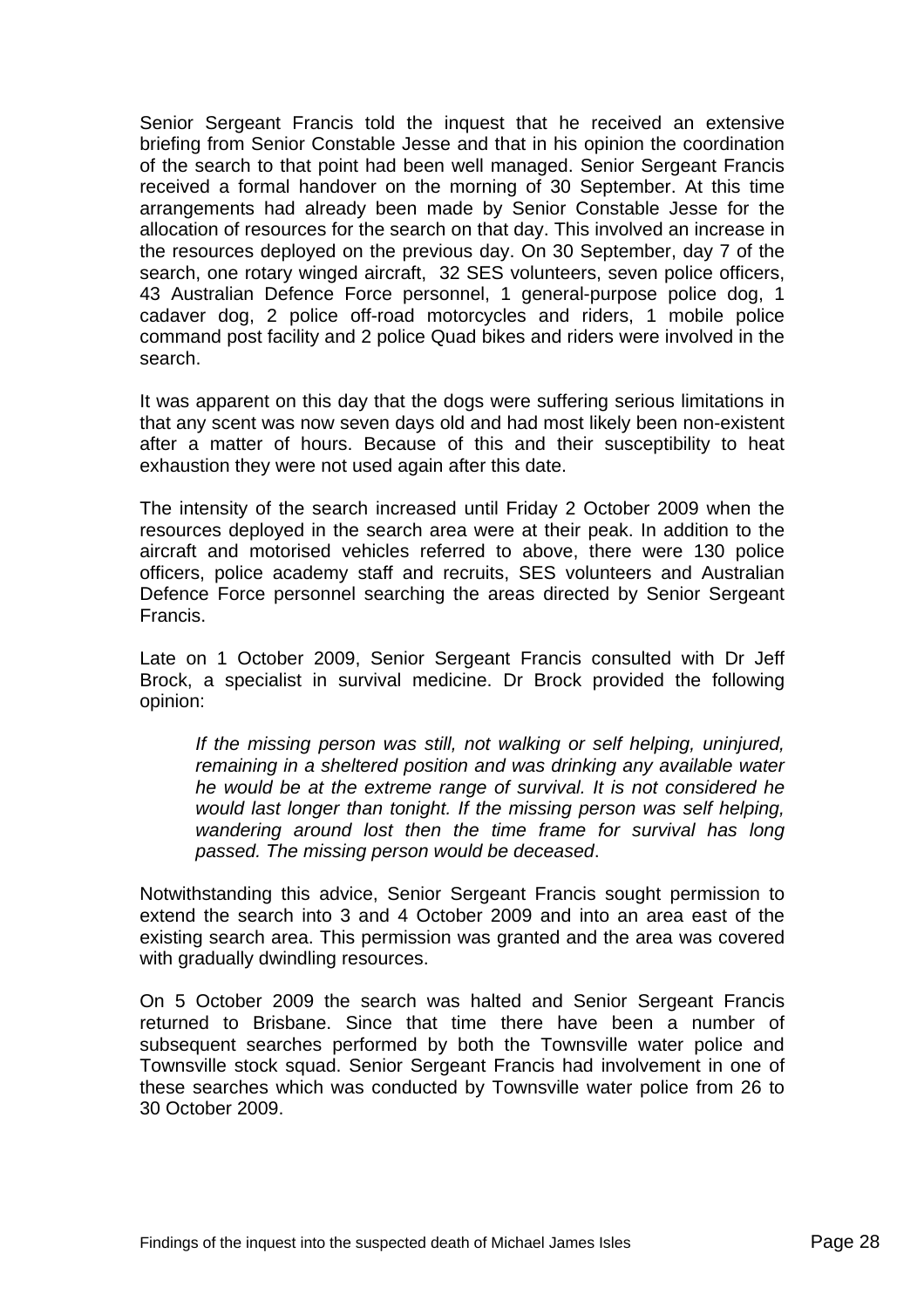<span id="page-30-0"></span>Despite these extensive searches since the vehicle was found on 28 September 2009, no evidence has been located that is relevant to the disappearance of Senior Sergeant Isles.

#### *Investigation findings*

Investigators conducted an audit of the Isles family gun safe by comparing the contents against those weapons registered to Senior Sergeant Isles on a certificate issued under the *Weapons Act*. Missing was an Aramberri 12 gauge break action shotgun.

Steven Isles told the inquest that when the heavy gun safe had been moved into the Isles residence in Ayr some years before, it had been accidentally dropped on the barrel of the missing shotgun. He was of the opinion, based on his own observations and discussions with his father, that, while the weapon may still be operable, it would be prone to a barrel explosion. He believes his father would have been mindful of this.

In addition to his mobile telephone Senior Sergeant Isles left behind all of his prescribed medication. He also left behind rosary beads that were normally carried in his pocket.

Fiona Isles told investigators that it was not obvious to her that any clothes from the house were missing. She also said it was possible her husband might have taken a pair of shorts and a T-shirt, for instance, without her being able to tell they were missing.

As a result of concerns raised on behalf of the Isles family in relation to the thoroughness of the investigation, further enquiries were ordered into the movements of a colleague of Senior Sergeant Isles on 23 September 2009. Insofar as there was any relevance it arose because this colleague had become involved in an argument with Senior Sergeant Isles more than a year earlier in relation to the management of police rosters. The nature of the argument had been recounted by the colleague to another officer days later during which it was alleged the colleague said words to the effect of (in relation to Senior Sergeant Isles) "…*if I had a gun I would have shot him".* There was evidence to show that this colleague and Senior Sergeant Isles had returned to an at least civil, if not amicable relationship by September 2009. The further enquiries adequately accounted for the other officer's movements on the relevant day.

#### **Alleged sightings**

Several alleged sightings of Senior Sergeant Isles were reported to police during the course of the investigation. In one case the alleged sighting was made during conversation by an initially unidentified person in a pub. Investigations established the identity of this person to the satisfaction of police. Unfortunately, by the time police came to speak to this person it was discovered he had killed himself. Investigations conducted in relation to the other alleged sightings established that they were not of Senior Sergeant Isles.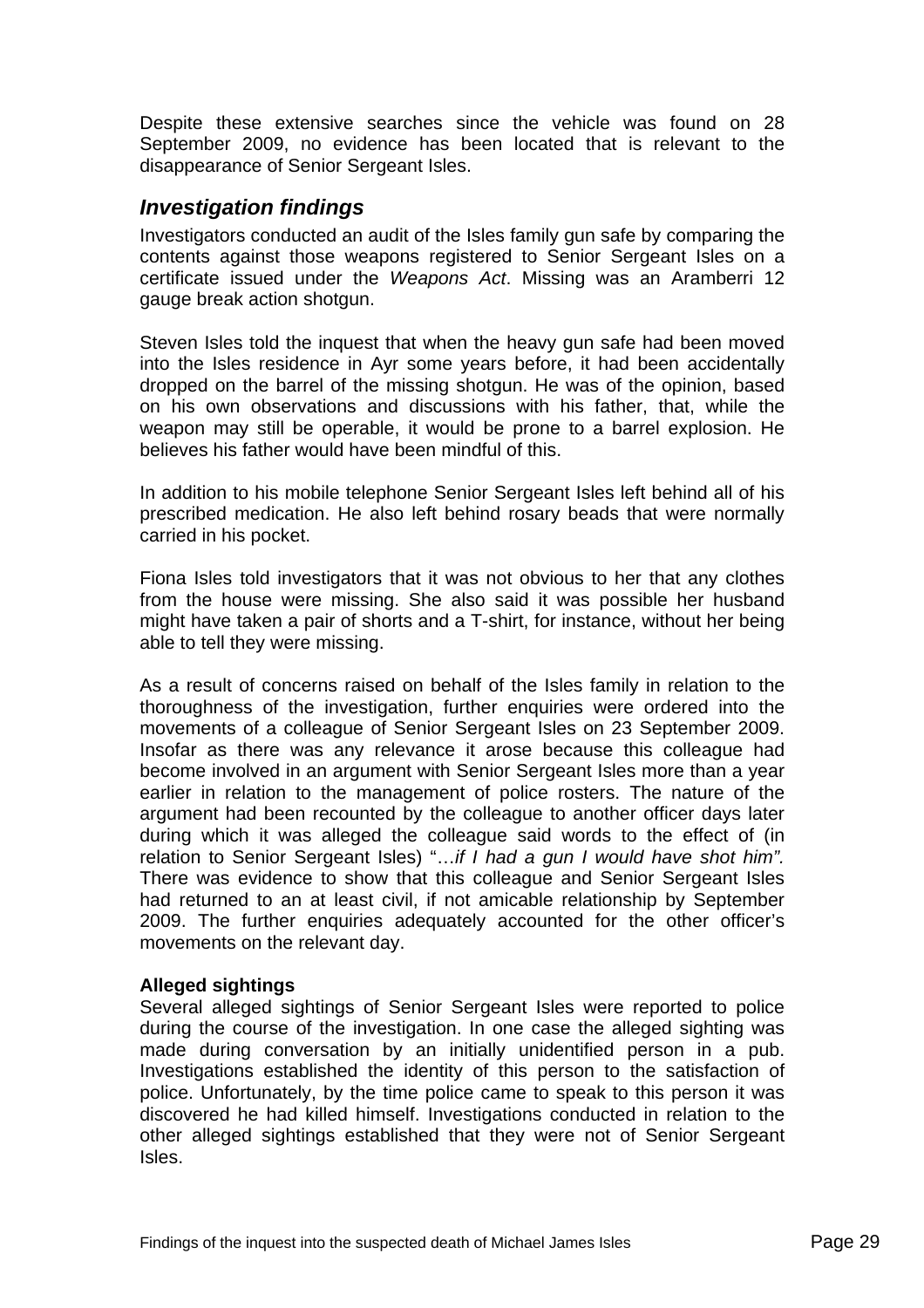<span id="page-31-0"></span>The Australian Federal Police (AFP) passed on information to the QPS that an anonymous person had posted information on a website alleging Senior Sergeant Isles was seen and spoken to near Timber Creek in the Northern Territory on or about 12 October 2009. Attempts by the AFP to trace the source of this information or the identification of the informant have been unsuccessful. Police in Timber Creek were sent photographs of Senior Sergeant Isles and conducted enquiries in the local area without success.

#### **Other enquiries**

Enquiries with the Department of Immigration and Citizenship indicate Senior Sergeant Isles has not left the country using his passport. He is still recorded by the Department as being in Australia.

Multiple enquiries with financial institutions where Senior Sergeant Isles was known to hold accounts established that no suspicious transactions have been recorded.

The survival expert, Dr Brock, provided a report at the request of investigating police. Dr Brock examined a number of different scenarios for survival. These differed in relation to whether Senior Sergeant Isles had access to food or water, his determination to survive, the equipment he had with him and the amount of ground covered.

It is clear that Senior Sergeant Isles could readily have walked outside the area that was later covered during the search. He could have done this in any direction within the first 24 hours of his disappearance. Dr Brock told the inquest that due to ants, termites, maggots and pigs in the area that little of a person's body would remain in such a location.

The investigating officer, Inspector Swan, told the inquest that he had given consideration to other possible explanations for Senior Sergeant Isles' disappearance. This included the possibility that he had met foul play, that he had disappeared with second or third party support or that he had faked his disappearance without assistance. There is no evidence supportive of any of these scenarios.

More within the realm of possibility is a scenario in which Senior Sergeant Isles drove his car to Hillsborough Station in order to walk in that area to clear his head or as a form of stress relief; and that he then became lost, and perished. There is evidence that Senior Sergeant Isles had knowledge of this area having travelled to Ravenswood from Ayr regularly to play golf. He is known to have stopped several times in the vicinity of a lookout near to the point on Eight Mile Creek where the car was found. I have taken account of this possibility when drawing my conclusions in relation to the cause of death.

# **Findings required by s45 (1)&(2)**

## *Proof of death and identity*

Michael Isles' disappearance has been treated as a suspected death. I am required to find whether he is in fact dead. I made a provisional finding to that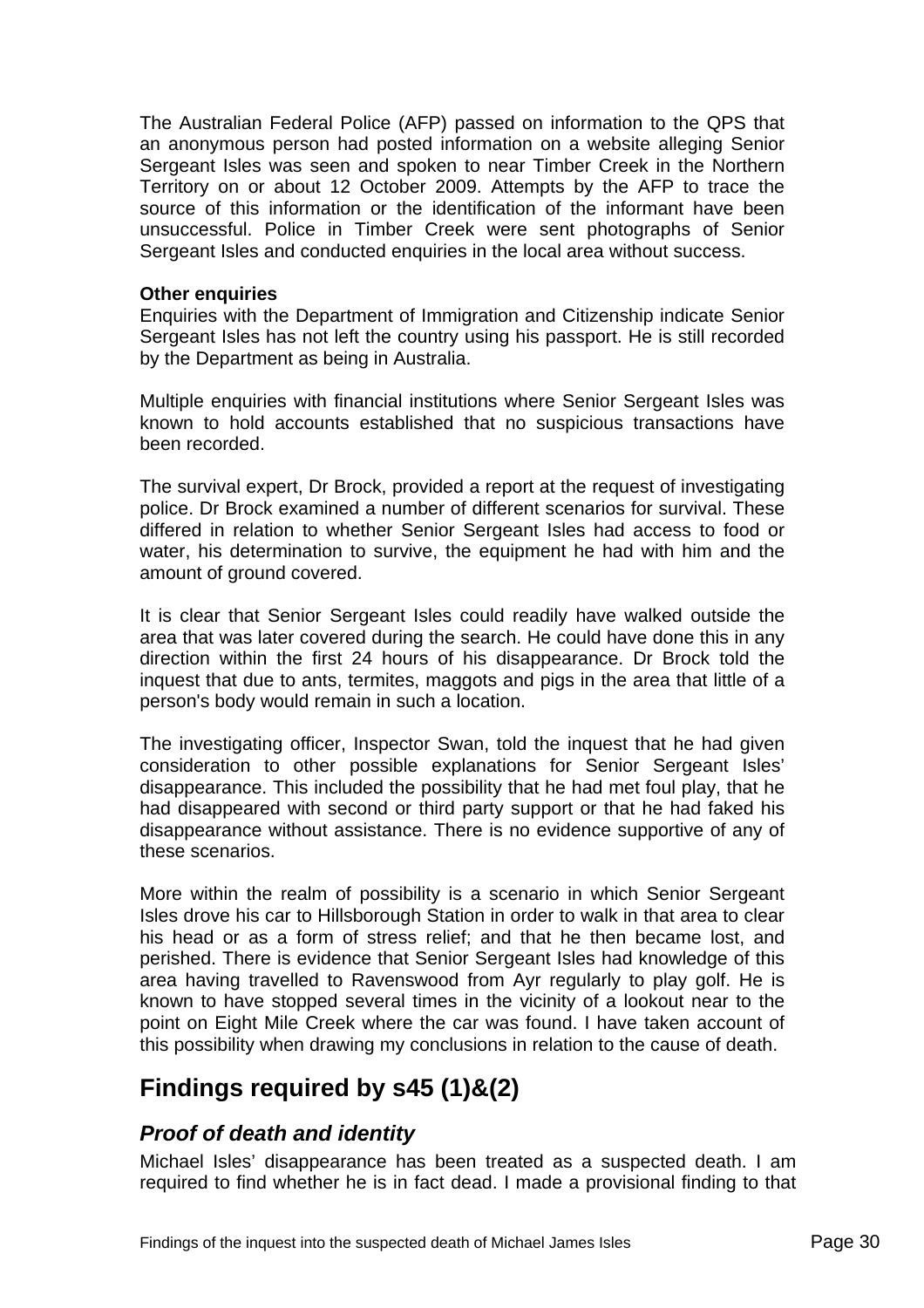<span id="page-32-0"></span>effect on 5 August 2011 to enable his wife to resolve certain legal matters with the intention of reviewing the position at the inquest.

Because his body has not been found and nobody saw him die, there is a theoretical possibility that Mr Isles is still alive. None of his family or friends has seen him since 23 September 2009. Searches of bank accounts and the records of relevant government departments show no transactions since his disappearance. This means that he could only be alive if he were living under a false identity in a location where he is not known and he was deliberately concealing himself.

I find it inconceivable that Mr Isles would refrain from contacting his wife and children were he still alive. Accordingly, I confirm my earlier finding that Michael James Isles is dead.

#### *How he died*

Because there are no known witnesses to his death and his body has not been found, it is impossible to rule out absolutely, categorically any particular cause of Michael Isles' death. However, in proceedings such as these, coroners do not deal with remote and inherently unlikely possibilities, but rather focus on what the evidence indicates is most likely.

It has been suggested the missing man may have been the victim of foul play but there is simply no evidence to support that suggestion. There is no evidence of any person having any motive or desire to kill Senior Sergeant Isles. On the contrary, he was a well liked and highly respected police officer. Further, it was likely he was seen driving alone along the road leading to where his car was later found; only an hour or so before it was first seen at that location. The evidence that other cars were following his has been exaggerated: they were simply travelling in the same direction at about the same time. I dismiss the suggestion that Senior Sergeant Isles was murdered.

The evidence overwhelmingly points to him voluntarily driving himself to a remote location some 380 metres along a bush track that runs off a little used back road 78kms from Ayr. There he parked the car where it could not be seen from the road and walked off into the rugged Leichardt Range, never to be seen again. There are two reasonably possible explanations for this:

- 1. He went for a walk in the wilderness and became lost, or overcome by exhaustion and died of exposure; he died of some previously undiagnosed disease that came upon him suddenly; or he was bitten by a poisonous snake or attacked by some other wild animal; or
- 2. He took his own life after concealing himself.

Forceful submissions have been made on behalf of the Isles family that I should not find that Mr Isles took his own life. In considering those submissions it has been necessary for me to reflect upon the standard of proof applicable to such a finding. I have set out the applicable legal principles earlier in this report.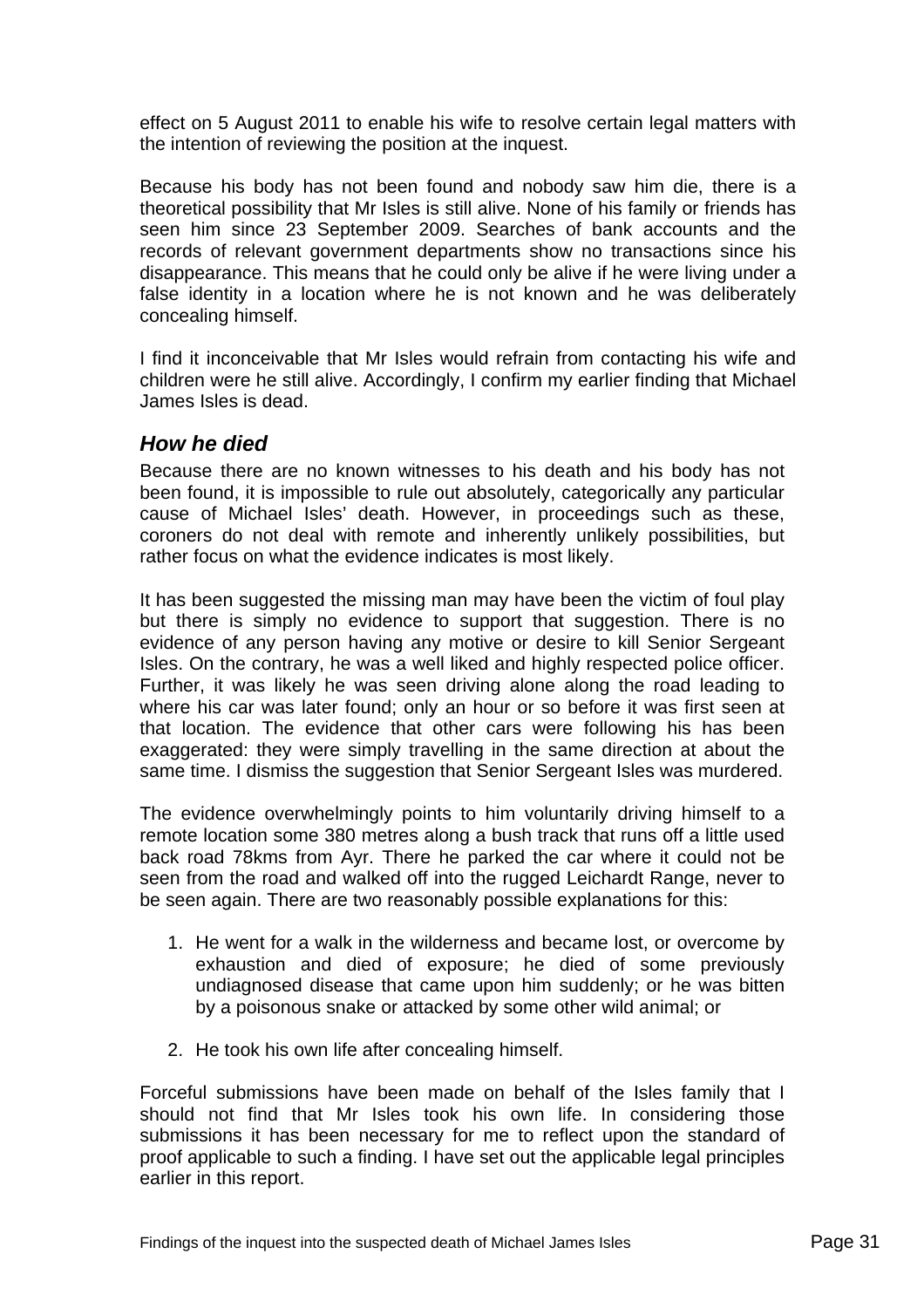Suffice it to say at this stage, suicide is not a finding that should be made lightly. I have applied these concepts in these findings by considering the question of whether Senior Sergeant Isles committed suicide to be a most significant issue and also by recognising that suicide by an apparently rational, strong willed man with the support of a loving family is an unlikely occurrence. If the evidence is equally consistent with accident or misadventure, it would be wrong to find suicide.

However, that doesn't mean the usual sifting and evaluation of all of the known facts, the making of deductions based on an assessment of the range of usual human behaviour, and an appraisal of the cumulative weight of the evidence to reach a conclusion is abandoned in favour of some different approach in possible suicide cases.

A self-inflicted death causes the bereaved more distress than an accidental death in most cases. Survivors feel intense sympathy for the suffering of the deceased that led to such drastic action. Many torture themselves with remorse that they did not foresee and intervene to prevent the death and/or recriminate against those they hold responsible for making the loved one's life unbearable. Some believe a suicide finding reflects poorly on the deceased, suggesting they were some how weak or cowardly. Others are concerned it indicates a break with a religious faith which proscribes self harming.

Because of this, some coroners are reluctant to make a finding of suicide even where the evidence supports it, believing it more consistent with their commitment to therapeutic jurisprudence to spare the family further suffering.

Such altruism is understandable and commendable, but it comes at a cost: good public health policy is dependant upon accurate statistics. If we don't know how many and in what circumstances people take their own lives, designing and evaluating prevention strategies is impeded. Similarly, those responsible for maintaining safe workplaces, for example, may have their focus obscured by false comfort from a finding that the death was an unavoidable accident. This approach may also tend to perpetuate the wicked stigma associated with suicide that characterises the victims as weak, and the survivors as partially responsible when neither is true in most cases.

Coroners must therefore, in my view, stay true to their oath and make findings based solely on their careful weighing of the evidence. That is what I have tried to do.

In this case there is significant evidence pointing to a manner of death other than suicide:

- Michael Isles was obviously a man of strong character who had stood firm against great stress caused by his being the subject of corruption allegations in a small town where this was public knowledge.
- Mr Isles was a practicing Catholic and that religion proscribes suicide.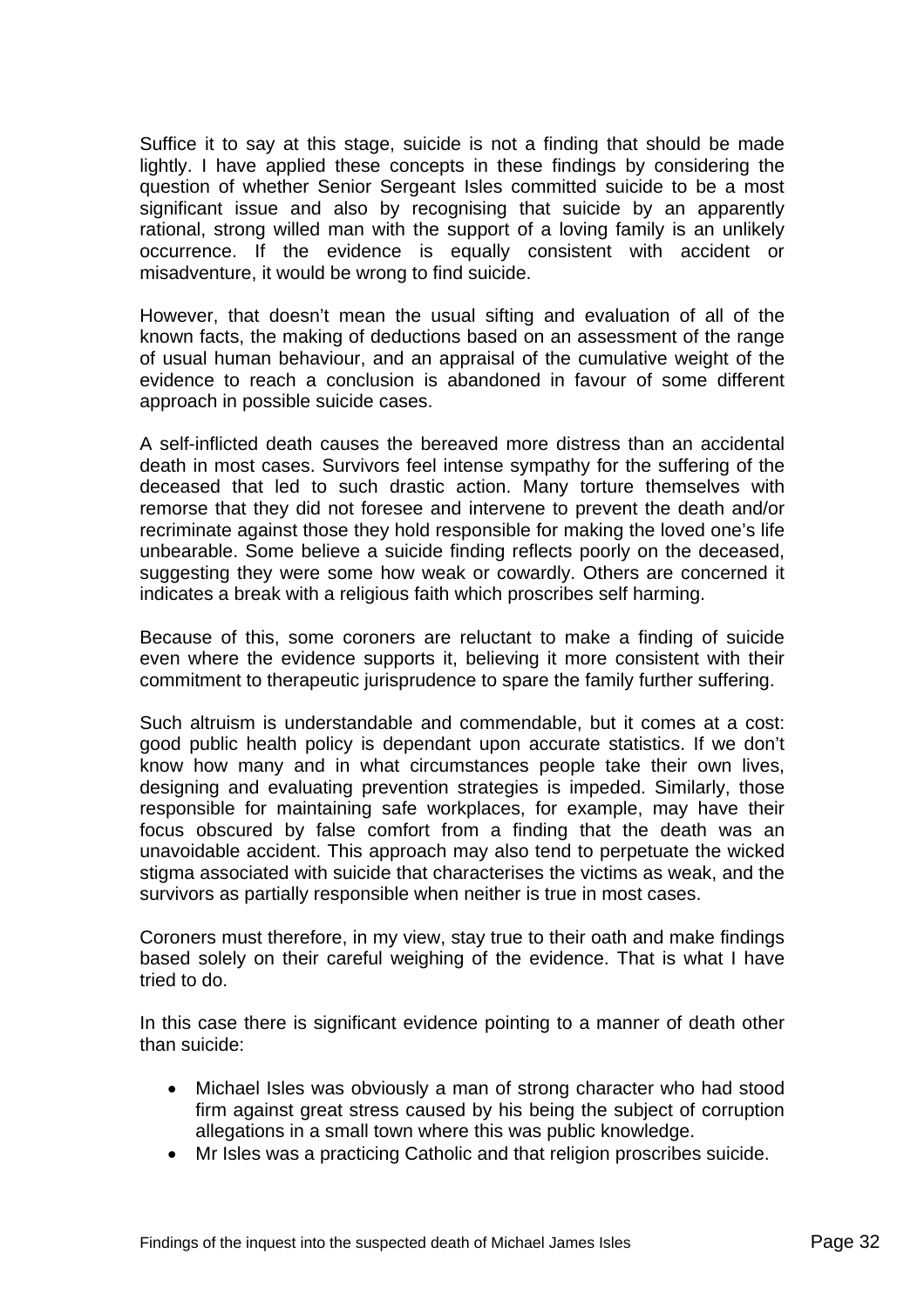- He had overcome cancer and debilitating anxiety and/or depression and made himself well enough to return to work with a view to resuming his position as officer in charge.
- His family, his doctors and his closest confident did not think he was at risk of suicide at the time he disappeared. They believed he was "*on the mend";* that the worst was behind him and that he was relieved to be continuing his career.
- The family point to plans he was making for his imminent retirement his future focus.
- They also question whether a man intending to kill himself would be sufficiently concerned about his sunglasses to exchange one pair for another, as did Michael Isles at a time when the suicide plan must already have been in train, if that is how he died.

Conversely:

- It seems unlikely that Senior Sergeant Isles would suddenly have decided to go for a walk in the bush and not to tell even his family of his changed plans.
- There is also no reason he would have taken a shotgun and ammunition with him were he merely going for a walk. His son submitted I could not be sure he had taken the gun as it was damaged and may have been disposed of. Further, Steven Isles suggested that were his father intent on suicide he could have more easily used his service issue handgun, rather than risk using a gun that may have misfired. However, the presence of ammunition from the Isles home in the boot of the car makes it highly likely the shotgun missing from Senior Sergeant Isles' gun safe was the item a neighbour saw him putting in the boot of the car just before he drove off. It was probably wrapped in the blanket and hessian bag found in the car.
- Superficially, it is surprising Mr Isles' body has not been found. However, the ground search was unavoidably limited to an area a man could walk out of in an hour or so. Mr Isles was familiar with police search procedures and could have easily gone beyond the likely search zone.
- He had previously told a therapist that were he to kill himself, his body would not be found. The eventuation of this prediction was facilitated by the craggy, rock strewn ravines and gullies spread among the Leichardt Range, close by where the car was found.
- The note written by Michael Isles clearly contemplates his being dead when it is read by his family. It is not dated but it is on the last used page of the notebook in which it was found. Had it been written at some earlier time after which Mr Isles had resiled from a plan to end his life, I don't believe he would have left it around the house where it was so easily found.
- I accept Mr Isles' mental health seemed to improve in the weeks before his death, but only one month before his disappearance his treating doctor wrote he was *not psychologically fit to make good sound judgement.* Against a background of mental illness stretching back over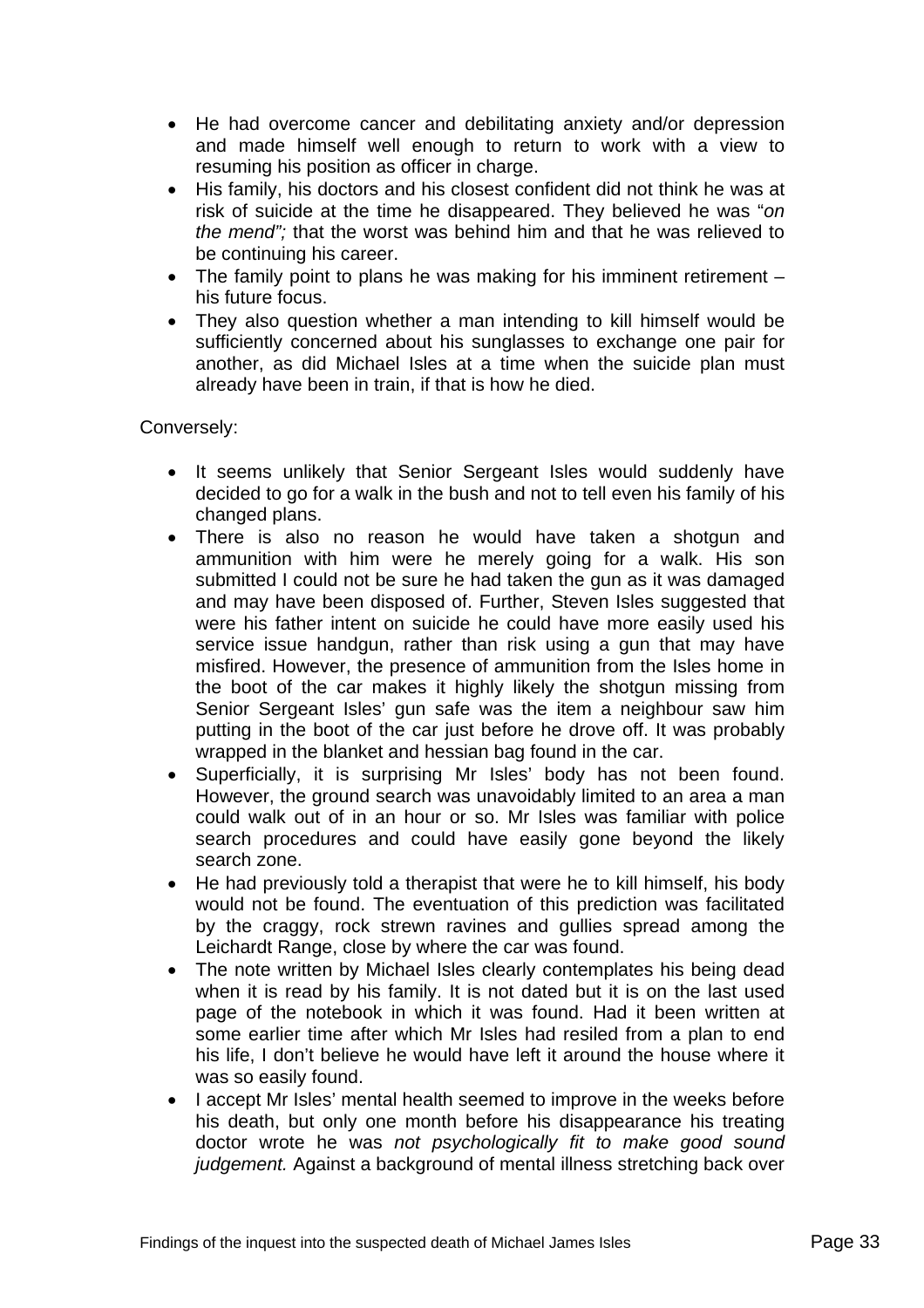<span id="page-35-0"></span>a decade, which had in relatively recent times seen him in crisis, a sudden relapse is readily conceivable. Mental health can not be objectively assessed as can physical illness. Sadly, coroners investigate undeniable cases of suicide that have occurred within hours of a consultant psychiatrist concluding the person was not of significant risk of imminent self harm.

Weighing all these factors I reluctantly find that Michael Isles intentionally took his own life. I sincerely regret the distress this will cause his family.

## *When he died*

There is no reason to believe Mr Isles would have delayed in carrying out his plan. Accordingly, I find he died on 23 September 2009.

# *Where he died*

Because Mr Isles body has not been found, the precise location of his death can not be established. However, I find he died on or near Hillsborough Station via Ravenswood.

## *Cause of death*

I find the cause of death was gunshot wounds.

# **Comments and preventive recommendations**

Section 46 provides that a coroner may comment on anything connected with a death that relates to public health or safety or ways to prevent deaths from happening in similar circumstances in the future.

Issues which arose in this case which may warrant consideration from that perspective are:

- The investigation of allegations against Senior Sergeant Isles;
- The support for the officer while he was on sick leave; and
- The management of his transition back to work.

## *The investigations*

It is not generally a coroner's role to critique the response of the CMC or the QPS to allegations of misconduct against a police officer. However, as I have found the police officer in this case took his own life, it is incumbent on me to consider any evidence that inappropriate or inadequate actions by those agencies may have contributed to the death so that changes can be considered to reduce the likelihood of further deaths.

Having regard to the evidence detailed earlier, I am satisfied that Inspector Ian Haughton, the officer who located Senior Sergeant Isles and transported him back to the station when a search warrant was being executed acted appropriately and with discretion. Suggestions in the media that Mr Isles was unnecessarily embarrassed or deliberately humiliated are baseless. Mr Isles' complaints that he was not told of the nature of the investigation by the officer transporting him, or allowed to go home and change before going to the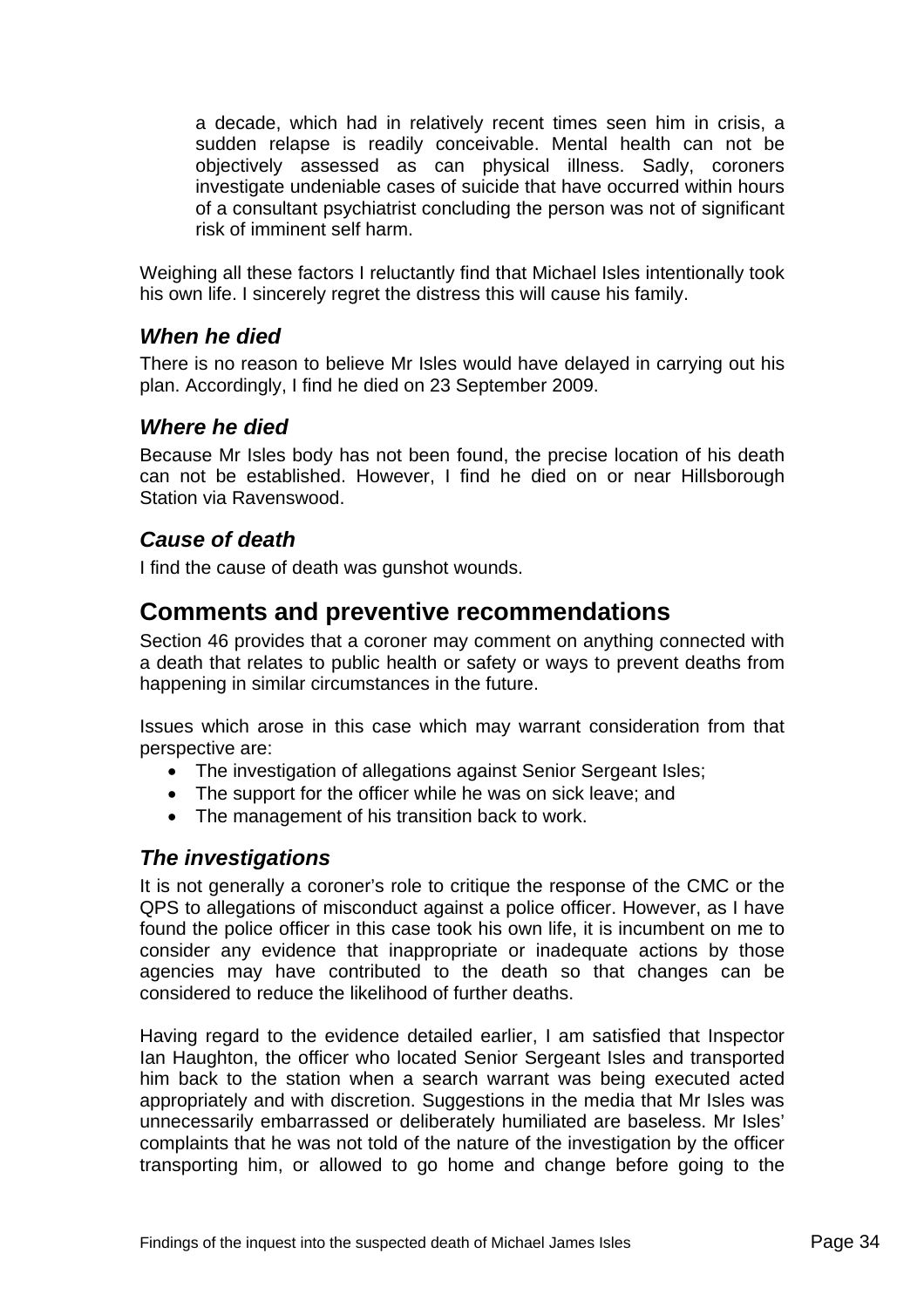<span id="page-36-0"></span>station were unreasonable. That officer was following basic police procedures. He could have been criticised for compromising the investigation of serious allegations had he acted otherwise.

The Parliamentary Crime and Misconduct Committee (PCMC) caused the Parliamentary Commissioner, Mr Alan MacSporran SC, to investigate seven complaints from Senior Sergeant Isles relating to the manner in which the CMC officers had conducted themselves in obtaining and executing search warrants on Ayr police station and on the Isles residence, and to the manner in which the investigation had proceeded thereafter. In his report the Commissioner found there was no basis to uphold six of the seven complaints. The Commissioner did conclude that the CMC's investigation of Senior Sergeant Isles was not conducted in a timely manner.

The Commissioner noted that he had no adverse comments in relation to the quality of the investigation itself, finding it was appropriately thorough and professionally carried out.

It is also the case that the QPS investigated some more minor disciplinary matters, one of which remained outstanding even after Senior Sergeant Isles disappeared. Again, while the time taken to finalise these matters seems excessive, there is no suggestion of any impropriety or unfairness.

In the circumstances, no comment by me in relation to these matters is warranted

## *Support*

The officer who assumed control of the Ayr police station after Mr Isles was relieved of command, visited him that day at home on the first day he went off on sick leave. The Assistant Commissioner did likewise a few days later. The Human Services Officer assigned to Mr Isles' case said she visited the home on three occasions in the weeks following his first taking sick leave but was unable to locate Senior Sergeant Isles. A police chaplain with whom he developed a close bond, also visited in the first few weeks and regularly thereafter.

That chaplain said that Senior Sergeant Isles made it very clear that he did not want any contact with senior police. This was reported to a monthly meeting that was convened to formulate plans for assisting officers on sick leave to return to work. It was accepted. The chaplain said he was encouraged to maintain contact with Senior Sergeant Isles.

There undoubtedly was little rapport or trust between Senior Sergeant Isles and Assistant Commissioner Wilson, the officer in command of the Northern Region until late August 2008. When he was transferred, further efforts were made by the incoming Assistant Commissioner to re-establish more cordial relations with the Isles family after it was acknowledged that the regional hierarchy could have done more. Unfortunately, this rapprochement was undermined by the initiation of procedures designed to force the officer into medical retirement. Understandably, this generated resentment on Senior